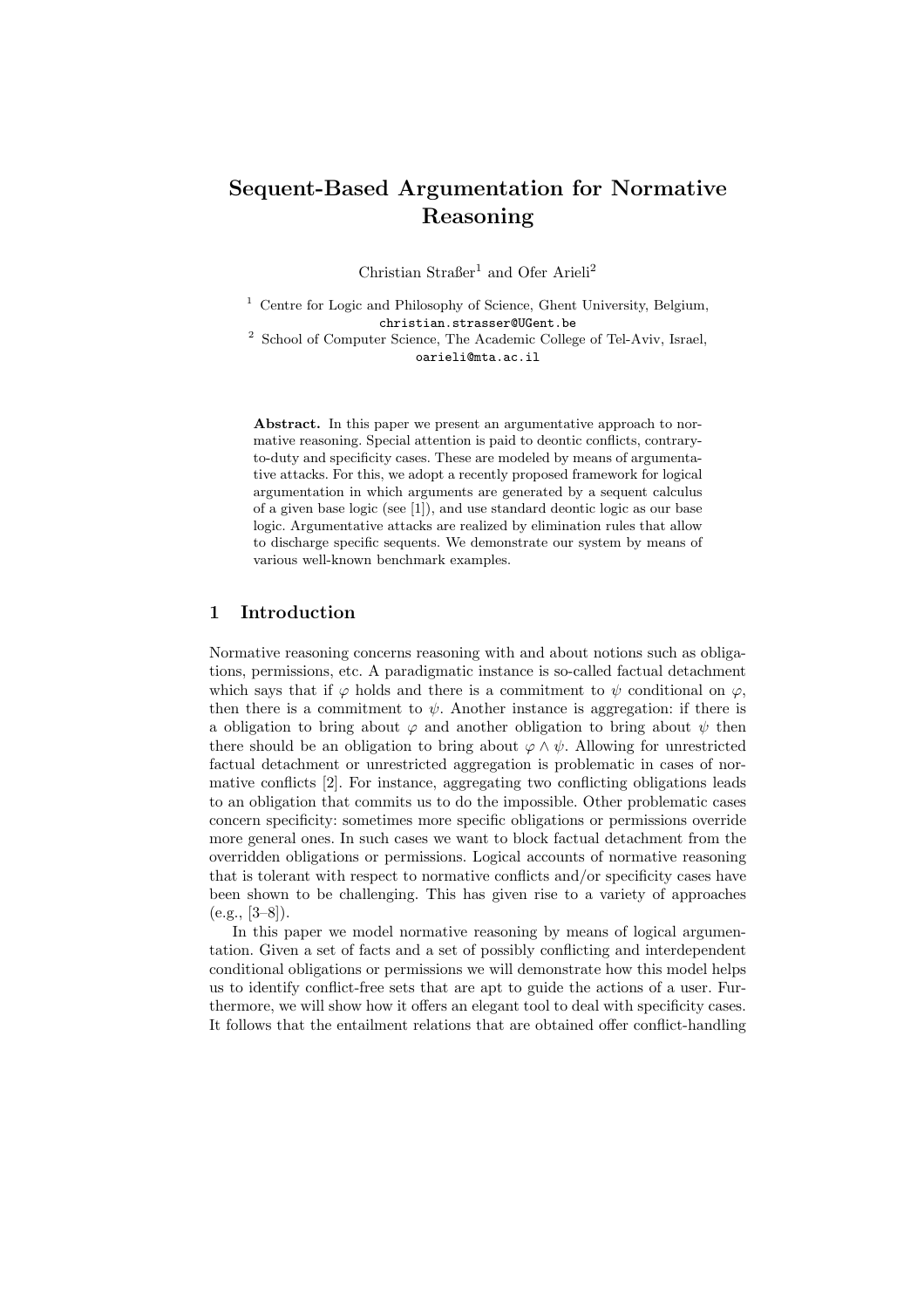mechanisms for various types of conflicts, and as such they are adaptive to different application contexts.

Our starting point in modeling normative reasoning is concerned with Dung's well-known abstract argumentation frameworks [9]. These frameworks consist of a set of abstract objects (the 'arguments') and an attack relation between them. Their role is to serve as a tool to analyze and reason with arguments. Various procedures for selecting accepted arguments have been proposed, based on the dialectical relationships between the arguments. Usually, these methods avoid selecting arguments that conflict with each other and allow to respond to every possible attack on the argumentative stance with a counter-argument.

For formalizing normative reasoning we need to enhance abstract argumentation in order to model the structure of arguments. There are various ways of doing so  $(e.g., [10, 11])$ . In this paper, we settle for the representation in terms of sequents [1]. One advantage of this approach is that it immediately equips us with dynamic proof procedures in the style of adaptive logics [12, 13] that allow for automated reasoning [14]. Another advantage is that we can plug in any Tarskian logic that comes with an adequate sequent calculus as a base logic that produces our arguments.

In this paper we use SDL (standard deontic logic) as our base logic (see Section 2). In this context, the modality O is used to model obligations and permissions are modeled by  $P$ , defined by  $\neg$ O $\neg$ . Accordingly, arguments are (proofs of) derivable sequents  $\Gamma \Rightarrow \phi$  (for some finite set of formulas  $\Gamma$  and a formula  $\psi$ ) in a sequent calculus for SDL, based on Gentzen's LK proof system [15]. Attacks between arguments are represented by attack rules that allow to derive elimination sequents of the form  $\Gamma \not\Rightarrow \phi$ , whose effect is the canceling or uncharging of  $\Gamma \Rightarrow \phi$  (see [1]).

The following example illustrates (still on the intuitive level) how the sequentbased argumentation framework described above models normative reasoning.

Example 1. Consider the following example by Horty [16]:

– When served a meal you ought to not eat with your fingers.

– However, if the meal is asparagus you ought to eat with your fingers.

The statements above may be represented, respectively, by the formulas  $m \supset$ O¬f and  $(m \wedge a)$  ⊃ Of. Now, in case we are indeed served asparagus  $(m \wedge a)$ we expect to derive the (unconditional) obligation to eat with your fingers  $(\mathbf{O}f)$ rather than to not eat with our fingers  $(O-f)$ . This is a paradigmatic case of specificity: a more specific obligations cancels (or overrides) a less specific one. In our setting this will be handled by an attack rule advocating specificity (see Example 2 below), according to which the argument  $\{m \wedge a, (m \wedge a) \supset Of\} \Rightarrow Of$ attacks the argument  $\{m, m \supset O \neg f\} \Rightarrow O \neg f$ , and as a consequence Of will be inferable in this case while  $O\neg f$  will not.

## 2 The Base Logic SDL

The base logic that we shall use in this paper is SDL (standard deontic logic, i.e., the normal modal logic KD). The underlying language  $\mathcal{L}_{SDL}$  consists of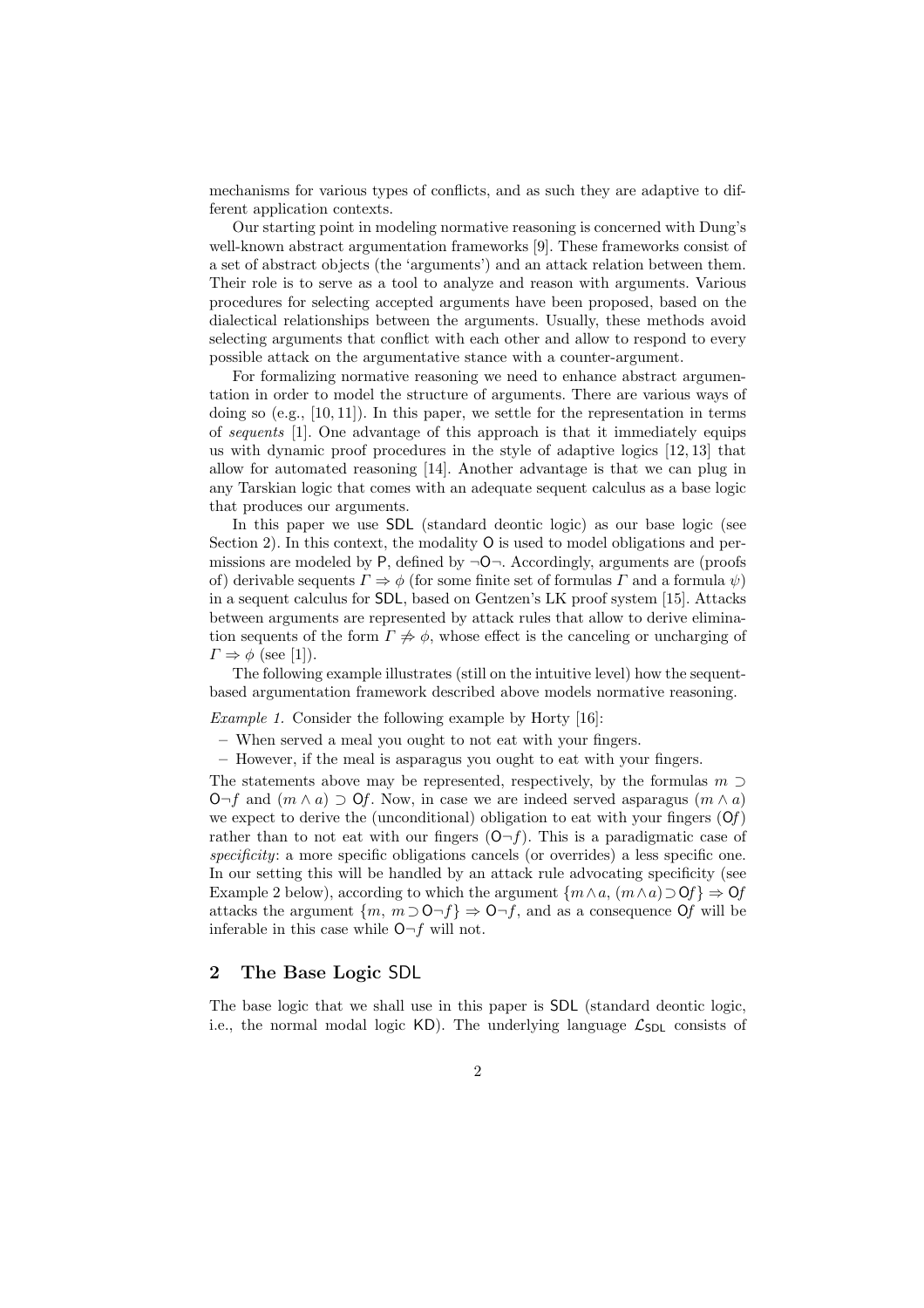a propositional constant  $\perp$  (representing falsity), the standard operators for conjunction ∧, disjunction ∨, and implication ⊃, and the modal operator O representing obligations. Thus, for instance, the conditional obligation  $\phi \supset Q\psi$ may be intuitively understood as " $\phi$  commits to bring about  $\psi$ ".

We shall denote formulas in  $\mathcal{L}_{SDL}$  by the lower Greek letter  $\psi, \phi$ , and set of formulas by the upper Greek letters  $\Gamma$ ,  $\Delta$ ,  $\Sigma$ . As usual, we incorporate the modality P for representing permissions, where  $P\psi$  is defined by  $\neg \mathsf{O}\neg \psi$ . Also, we shall abbreviate the formula  $\perp \supset \perp$  by  $\top$ , write OΓ for the set  $\{O\psi \mid \psi \in \Gamma\}$ , and denote  $\bigwedge \Gamma$  for the conjunction of the formulas in a finite set  $\Gamma$ .

Reasoning with SDL is done by  $\mathcal{L}_{SDL-sequences}$  (or just sequents, for short), that is: expressions of the form  $\Gamma \Rightarrow \psi$ , where  $\Gamma$  is a finite set of *L*-formulas and  $\Rightarrow$  is a symbol that does not appear in  $\mathcal{L}_{SDL}$ . We shall denote Prem $(\Gamma \Rightarrow \psi) = \Gamma$ .

Given a set  $\Sigma$  of formulas in  $\mathcal{L}_{SDL}$ , we say that a formula  $\psi$  follows from  $Σ$  (in SDL), and denote this by  $Σ$   $\vdash$  sp<sub>L</sub>  $ψ$ , if there is a subset  $Γ ⊆ Σ$ , such that the  $\mathcal{L}_{SDL}$ -sequent  $\Gamma \Rightarrow \psi$  is provable in the sequent calculus  $\mathcal{C}_{SDL}$  shown in Figure 1. It is easy to verify that  $\vdash_{SDL}$  is a Tarskian consequence relation (that is, reflexive, monotonic and transitive).

| Axioms: $\psi \Rightarrow \psi$                                                                                                                         |      |                                                                                                                                           |
|---------------------------------------------------------------------------------------------------------------------------------------------------------|------|-------------------------------------------------------------------------------------------------------------------------------------------|
| <b>Structural Rules:</b>                                                                                                                                |      |                                                                                                                                           |
| $\frac{I \Rightarrow \Delta}{\Gamma \Gamma' \Rightarrow \Delta \Delta'}$<br>Weakening:                                                                  | Cut: | $\frac{\Gamma_1 \Rightarrow \Delta_1, \psi \quad \Gamma_2, \psi \Rightarrow \Delta_2}{\Gamma_1, \Gamma_2 \Rightarrow \Delta_1, \Delta_2}$ |
| Logical Rules:                                                                                                                                          |      |                                                                                                                                           |
| $[\wedge \Rightarrow] \frac{1, \psi, \varphi \Rightarrow \Delta}{\Gamma, \psi \wedge \varphi \Rightarrow \Delta}$                                       |      | $\left[\Rightarrow \wedge\right] \xrightarrow{\Gamma \Rightarrow \Delta, \psi} \xrightarrow{\Gamma \Rightarrow \Delta, \varphi}$          |
| $[\vee \Rightarrow] \frac{\Gamma, \psi \Rightarrow \Delta \quad \Gamma, \varphi \Rightarrow \Delta}{\Gamma \quad \psi \lor \varphi \Rightarrow \Delta}$ |      | $[\Rightarrow \vee]$ $\frac{I \Rightarrow \Delta, \psi, \varphi}{\Gamma \Rightarrow \Delta, \psi, \vee, \varphi}$                         |
| MP: $\overline{\Gamma, \phi, \phi \supset \psi \Rightarrow \psi}$                                                                                       |      | $[\Rightarrow \supset]$ $\frac{1, \psi \Rightarrow \varphi, \Delta}{\Gamma \Rightarrow \psi \Rightarrow \varphi, \Delta}$                 |
| $[\neg \Rightarrow] \frac{I \Rightarrow \Delta, \psi}{\Gamma, \neg \psi \Rightarrow \Delta}$                                                            |      | $[\Rightarrow \neg] \frac{I, \psi \Rightarrow \Delta}{\Gamma \Rightarrow \Delta \neg \psi}$                                               |
| KR: $\frac{\Gamma \Rightarrow \phi}{\Omega \Gamma \Rightarrow \Omega^{\perp}}$                                                                          |      | DR: $\frac{I \Rightarrow \phi}{\Omega I \rightarrow -\Omega A}$                                                                           |
|                                                                                                                                                         |      |                                                                                                                                           |

Fig. 1. The proof system  $C_{SDL}$ 

*Note 1.* The proof system  $C_{SDL}$  is equivalent to Gentzen's well-known sequent calculus LK for classical propositional logic, extended with rules for the modal operator O [17]. In particular, in  $C_{SDL}$  the rule [MP] is primitive and the rule

$$
[\supset \Rightarrow] \quad \frac{\Gamma \Rightarrow \psi, \Delta \quad \Gamma, \varphi \Rightarrow \Delta}{\Gamma, \psi \supset \varphi \Rightarrow \Delta}
$$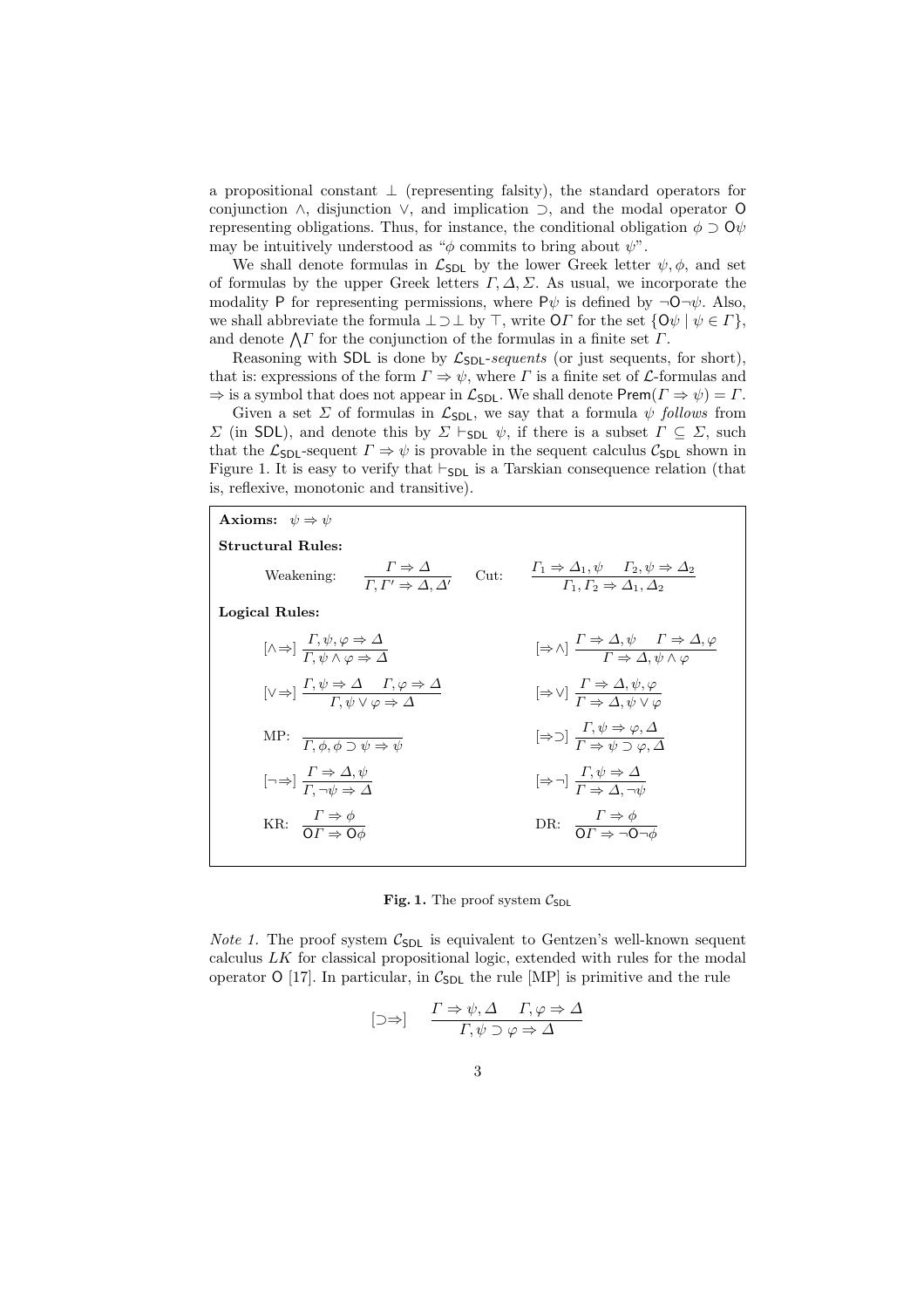is admissible (i.e., it is derivable from the rules of  $C_{SDL}$ ), while in LK it is the other way around. We switched between [MP] and  $[\supset \Rightarrow]$  since this allows to simplify some of the formalities to be developed in the sequel (namely, it allows for a more straightforward formulation of some sequent elimination rules in Section 3).

Note 2. SDL has the usual problems or 'paradoxes' that are associated with a material account of implication (such as  $\phi \supset (\psi \supset \phi)$ ) which in terms of conditional obligations becomes  $\mathsf{O}\phi \supset (\psi \supset \mathsf{O}\phi)$ . Furthermore, straightforward accounts of modeling conditional obligations with material implication is plagued with consistency problems for various types of conditional obligations (e.g., contrary-to-duty and specificity cases). For instance, applying SDL to Forrester's example of the gentle murderer (see [18] and Example 6 below) results in triviality. These problems are usually taken to be the death sentence for an account of conditional obligations based on SDL and material implication. The system developed in this paper may be seen as a sign of caution: although the 'paradoxes' of material implication are here to stay, we can give an account which solves the consistency problems and gives intuitive results for contrary-to-duty and specificity cases (as will be demonstrated below with various examples).

Note 3. Instead of basing SDL on classical propositional logic and LK, our framework also allows for other variants, such as intuitionistic logic and Gentzen's  $LJ$ . This may be justified by the fact that, e.g., legal or medical systems often involve uncertainties, thus excluded middle is sometimes rejected in them, and proofs are required to be constructive. To keep things as simple as possible, we will proceed the discussion in terms of classical logic.

## 3 Logical Argumentation for Normative Reasoning

In what has become the orthodox approach based on Dung's representation [9], formal argumentation is studied on the basis of so-called argumentation frameworks. An argumentation framework in its most abstract form is a directed graph, where the nodes present (abstract) arguments and the arrows present argumentative attacks.

**Definition 1.** An (abstract) argumentation framework is a pair  $\langle Args, Attack\rangle$ , where Args is an enumerable set of elements, called (abstract) arguments, and Attack is a relation between arguments whose instances are called attacks.

When it comes to specific applications of formal argumentation it is often useful to provide an instantiation of (abstract) argumentation frameworks. Instantiations provide a specific account of the structure of arguments, and the concrete nature of argumentative attacks. There are various formal accounts available that provide frameworks for instantiating abstract argumentation such as assumption-based argumentation [10], ASPIC [11], etc. Here we settle for a recently proposed account based on sequent-based calculi [1].

The basic idea behind our instantiation is that arguments are  $C_{SDI}$ -proofs.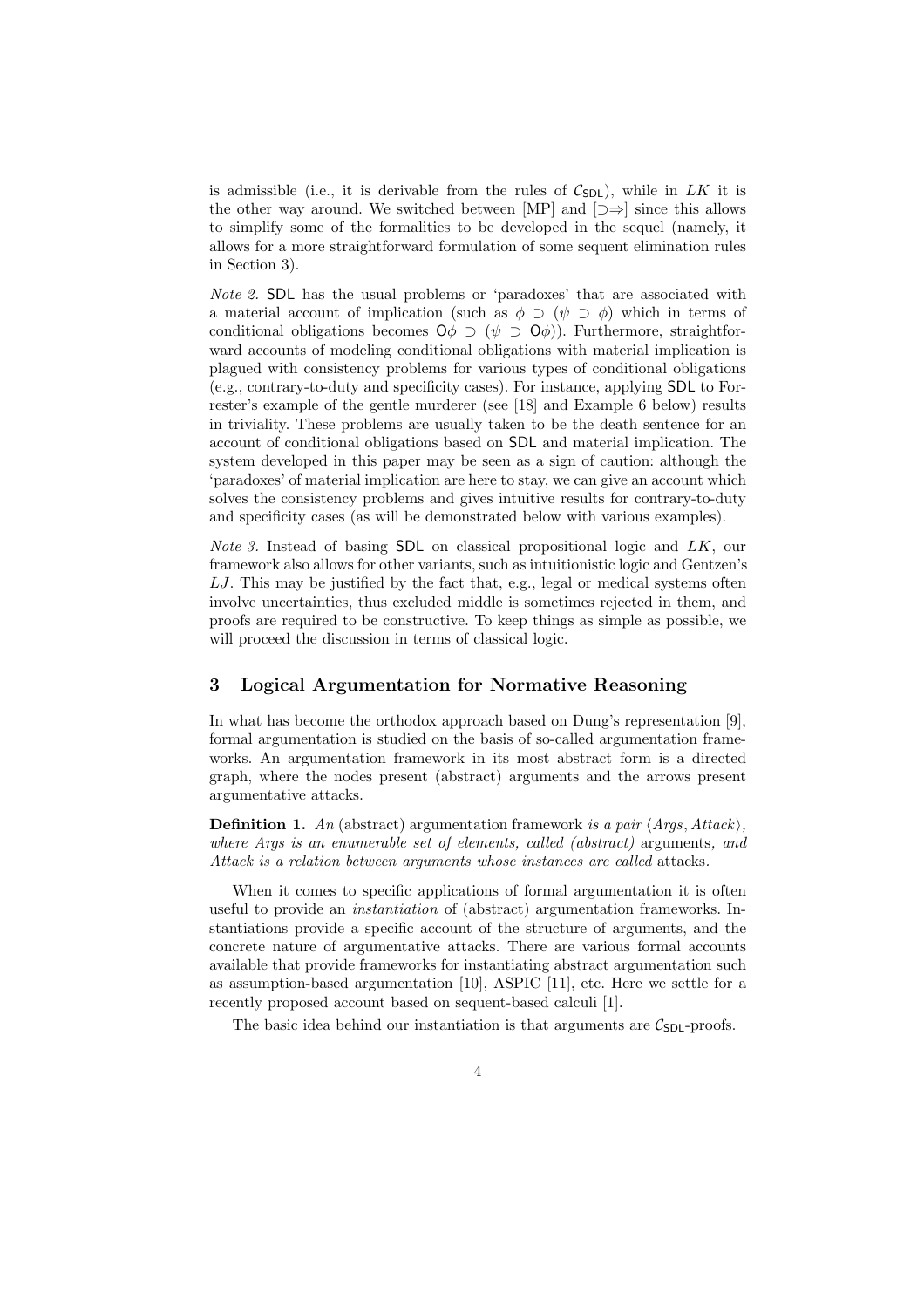**Definition 2.** Arg( $\Sigma$ ) is the set of C<sub>SDL</sub>-proofs of sequents of the form  $\Gamma \Rightarrow \psi$ for some  $\Gamma \subseteq \Sigma$ .

For specifying the attack relation we complement  $\mathcal{C}_{SDL}$  with sequent elimination rules. Unlike the inference (or, sequent introduction) rules of  $C_{SDL}$ , the conclusions of sequent elimination rules are of the form  $\Gamma \neq \psi$ , and their intuitive meaning is the discharging of the sequent  $\Gamma \Rightarrow \psi$ .

We use attacks to model normative conflicts as well as conflict resolution by rules such as specificity (e.g., 'lex specialis' in legal contexts). Normative conflicts occur in cases in which we can construct arguments for conflicting obligations (and permissions).

Example 2. Consider the following sequent elimination rule:

$$
\text{SPEC} \quad \frac{\Gamma, \ \phi \supset \psi \Rightarrow \psi \quad \Gamma \Rightarrow \phi \quad \Gamma' \Rightarrow \phi' \quad \phi \Rightarrow \phi' \quad \psi \Rightarrow \neg \psi' \quad \Gamma', \ \phi' \supset \psi' \Rightarrow \psi'}{\Gamma', \ \phi' \supset \psi' \neq \psi'}
$$

This rule aims at formalizing the principle of specificity. It states that when two sequents  $\Gamma' \Rightarrow \psi'$  and  $\Gamma \Rightarrow \psi$  are conflicting, the one which is more specific gets higher precedence, and so the other one is discarded. Thus, in Example 1 for instance, SPEC allows to discharge the sequent  $m, m \supset 0 \neg f \Rightarrow 0 \neg f$  in light of the more specific sequent  $m \wedge a$ ,  $(m \wedge a) \supset \mathsf{O}f \Rightarrow \mathsf{O}f$ . We also say that the latter sequent *attacks* the former.

Some variations of SPEC are given below (where  $NN' \in \{00, OP, PO\}$ ):<sup>3,4</sup>

$$
NN'SPEC \quad \xrightarrow{\Gamma, \phi \supset N\psi} \quad \Gamma \Rightarrow \phi \quad \Gamma' \Rightarrow \phi' \quad \phi \Rightarrow \phi' \quad \psi \Rightarrow \neg \psi' \quad \xrightarrow{\Gamma', \phi' \supset N'\psi'} \Rightarrow N'\psi' \Rightarrow \neg \psi \quad \xrightarrow{\Gamma', \phi' \supset N'\psi'}
$$

For instance, POSPEC models permission as derogation [19]: a permission may suspend a more general obligation.

Example 3. In order to illustrate a conflict for which there is no overriding principle such as specificity that resolves it, suppose we have two triggered conditional obligations that conflict:  $\Sigma = \{a, b, a \supset 0 \subset c, b \supset 0 \subset c\}$ . One could imagine an argumentative context in which one proponent presents an argument for Oc by proving  $a, a \supset 0$ c  $\Rightarrow 0$ c. The opponent may rebut this argument for  $0\neg c$  by proving  $b, b \supset \mathsf{O}\neg c \Rightarrow \mathsf{O}\neg c$ . In a unilateral context this may be considerations and counter-considerations of a single reasoner. Such argumentative attacks may be modeled by sequent elimination rules as (where  $NN' \in \{OO, OP, PO\}$ ):

$$
NN'CONF \quad \frac{\Gamma \Rightarrow N\psi \quad \psi \Rightarrow \neg \psi' \quad \Gamma' \Rightarrow N'\psi'}{\Gamma' \not\Rightarrow N'\psi'}
$$

Some further sequent elimination rules for handling conflicting sequents are listed in Figure 2. We will not further discuss them here but we will come back to them in Section 4.

<sup>&</sup>lt;sup>3</sup> In this and the following attack rules we also intend to capture unconditional obligations such as  $\mathsf{O}\psi$ . E.g., that  $\phi, \phi \supset \mathsf{O}\psi \Rightarrow \mathsf{O}\psi$  OOSPEC-attacks  $\mathsf{O}\neg\psi \Rightarrow \mathsf{O}\neg\psi$ .

<sup>4</sup> Note that a 'PPSPEC'-variant would not be sensible since permissions with incompatible content do not conflict in any intuitive sense.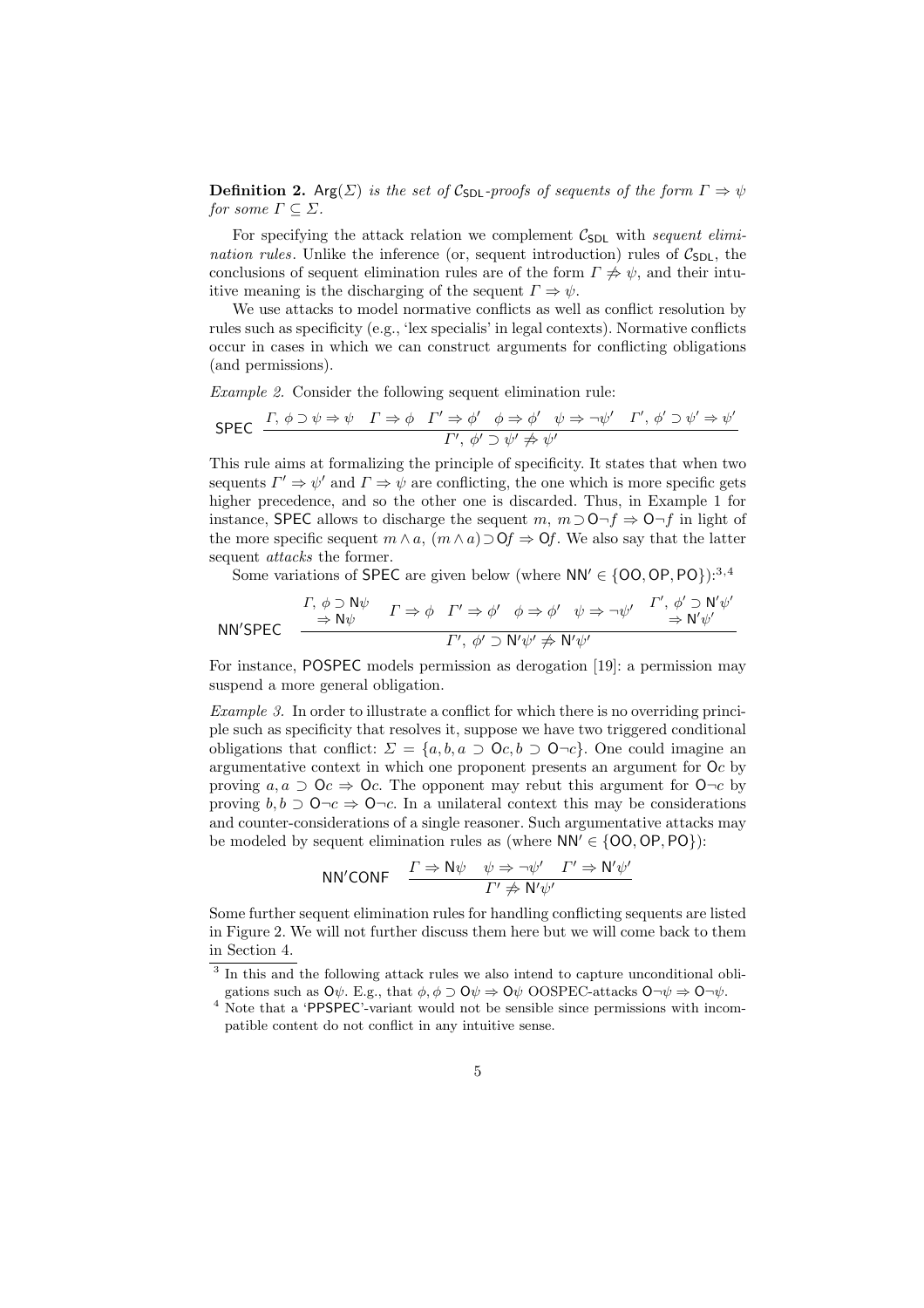CON

\n
$$
\frac{\Rightarrow \neg \bigwedge F \quad \Gamma, \Gamma' \Rightarrow \psi}{\Gamma, \Gamma' \neq \psi} \qquad \text{NIC}
$$
\n
$$
\frac{\Gamma \Rightarrow \neg \phi \quad \Gamma' \Rightarrow \mathsf{N}\phi}{\Gamma' \neq \mathsf{N}\phi}
$$
\nNN'CONFU

\n
$$
\frac{\Gamma, \phi \supset \mathsf{N}\psi \Rightarrow \mathsf{N}\psi \quad \Gamma \Rightarrow \phi \quad \psi \Rightarrow \neg \psi' \quad \Gamma', \phi' \supset \mathsf{N}'\psi' \Rightarrow \psi''}{\Gamma', \phi' \supset \mathsf{N}'\psi' \neq \psi''}
$$
\nNCONFU'

\n
$$
\frac{\Gamma \Rightarrow \neg (\phi \supset \mathsf{N}\psi) \quad \Gamma', \phi \supset \mathsf{N}\psi \Rightarrow \psi'}{\Gamma', \phi \supset \mathsf{N}\psi \neq \psi'}
$$
\n
$$
\frac{\Gamma, \phi \supset \mathsf{N}\psi}{\Rightarrow \mathsf{N}\psi} \quad \Gamma \Rightarrow \phi \quad \Gamma' \Rightarrow \phi' \quad \phi \Rightarrow \phi' \quad \psi \Rightarrow \neg \psi' \quad \Gamma', \phi' \supset \mathsf{O}\psi' \Rightarrow \mathsf{O}\psi''}{\Rightarrow \mathsf{O}\psi' \Rightarrow \mathsf{N}\psi'}
$$
\nNOTD

\n
$$
\frac{\Gamma, \phi \supset \mathsf{N}\psi}{\Rightarrow \mathsf{N}\psi} \quad \Gamma \Rightarrow \phi \quad \Gamma' \Rightarrow \phi' \quad \phi \Rightarrow \phi' \quad \psi \Rightarrow \neg \psi' \quad \Gamma', \phi' \supset \mathsf{N}'\psi' \Rightarrow \mathsf{N}\psi''}{\Rightarrow \mathsf{N}\psi''}
$$
\n
$$
\frac{\Gamma, \phi \supset \mathsf{N}\psi}{\Rightarrow \neg (\phi' \supset \mathsf{N}'\psi')} \quad \Gamma \Rightarrow \phi \quad \phi \Rightarrow \phi' \quad \psi \Rightarrow \neg \psi' \quad \Gamma', \phi' \supset \mathsf{N}'\psi''}{\Rightarrow \psi''}
$$
\nFCONF

\n
$$
\frac{\Gamma \Rightarrow \neg \bigwedge_{i=1}^{n} \phi_i \supset \mathsf{N}_i \psi_i \quad \Gamma', \phi_1 \supset \mathsf{N}_1 \psi_1, \dots, \phi_n \supset \mathsf{N}_n \psi_n \Rightarrow \psi}{\Gamma', \phi_1 \supset \mathsf{N
$$

Fig. 2. Some more sequent elimination rules for normative reasoning (where NN′ ∈  $\{OO, OP, PO\}$  and  $N \in \{O, P\}$ )

Attacks between arguments are defined with reference to some  $A \in \text{Arg}(\Sigma)$ as follows:

- $\hat{A}$  denotes the top sequent in the proof  $A;^5$
- We say that a sequent  $\Gamma \Rightarrow \psi$  is a *subsequent of A* if it is contained in A, and Prem $(\hat{A})\vdash_{\textsf{SDL}}\bigwedge\varGamma$  (or, equivalently, if  $\mathsf{Prem}(\hat{A})\Rightarrow\bigwedge\varGamma\in\mathsf{Arg}(\varSigma)).^6$

According to the next definition, an argument is attacked in some of its subsequents (including its top sequent).

**Definition 3.** Let  $R = \frac{\Gamma_1 \Rightarrow \phi_1 \dots \Gamma_n \Rightarrow \phi_n}{\Gamma_n \neq \phi_n}$  be a sequent elimination rule in Figure 2, and let  $R$  be a set of such elimination rules.

- $-$  A sequent  $\mathfrak s$  R-attacks a sequent  $\mathfrak s'$ , if there is an  $\mathcal L_{\mathsf{SDL}}$ -substitution  $\theta$  such that  $\mathfrak{s} = \theta(\Gamma_1) \Rightarrow \theta(\phi_1)$  and  $\mathfrak{s}' = \theta(\Gamma_n) \Rightarrow \theta(\phi_n)$ . We say that  $\mathfrak{s}$  R-attacks  $\mathfrak{s}'$  if  $\mathfrak{s}$  R-attacks  $\mathfrak{s}'$  for some  $R \in \mathcal{R}$ .
- $An argument A ∈ Arg(Σ) R-attacks an argument B ∈ Arg(Σ) if Å R-attacks$ some subsequent of B. Similarly,  $A \mathcal{R}$ -attacks  $B \text{ if } A \text{ } R$ -attacks  $B \text{ for some }$  $R \in \mathcal{R}$ .

 $5$  The top sequent is the top of the proof tree A if we conceive of proofs as trees, or the last line in the proof A if proofs are considered to be lists of lines.

<sup>&</sup>lt;sup>6</sup> Intuitively speaking, the second condition warrants that the subsequents of a proof A of  $\mathfrak{s} = \Gamma \Rightarrow \psi$  are only those sequents whose premises are charged in the proof of s. Take for instance the proof of  $\Rightarrow \phi \supset \phi$  from  $\phi \Rightarrow \phi$  by  $[\Rightarrow \supset]$ . This prevents for instance attacks on A by  $\neg \phi \Rightarrow \neg \phi$ .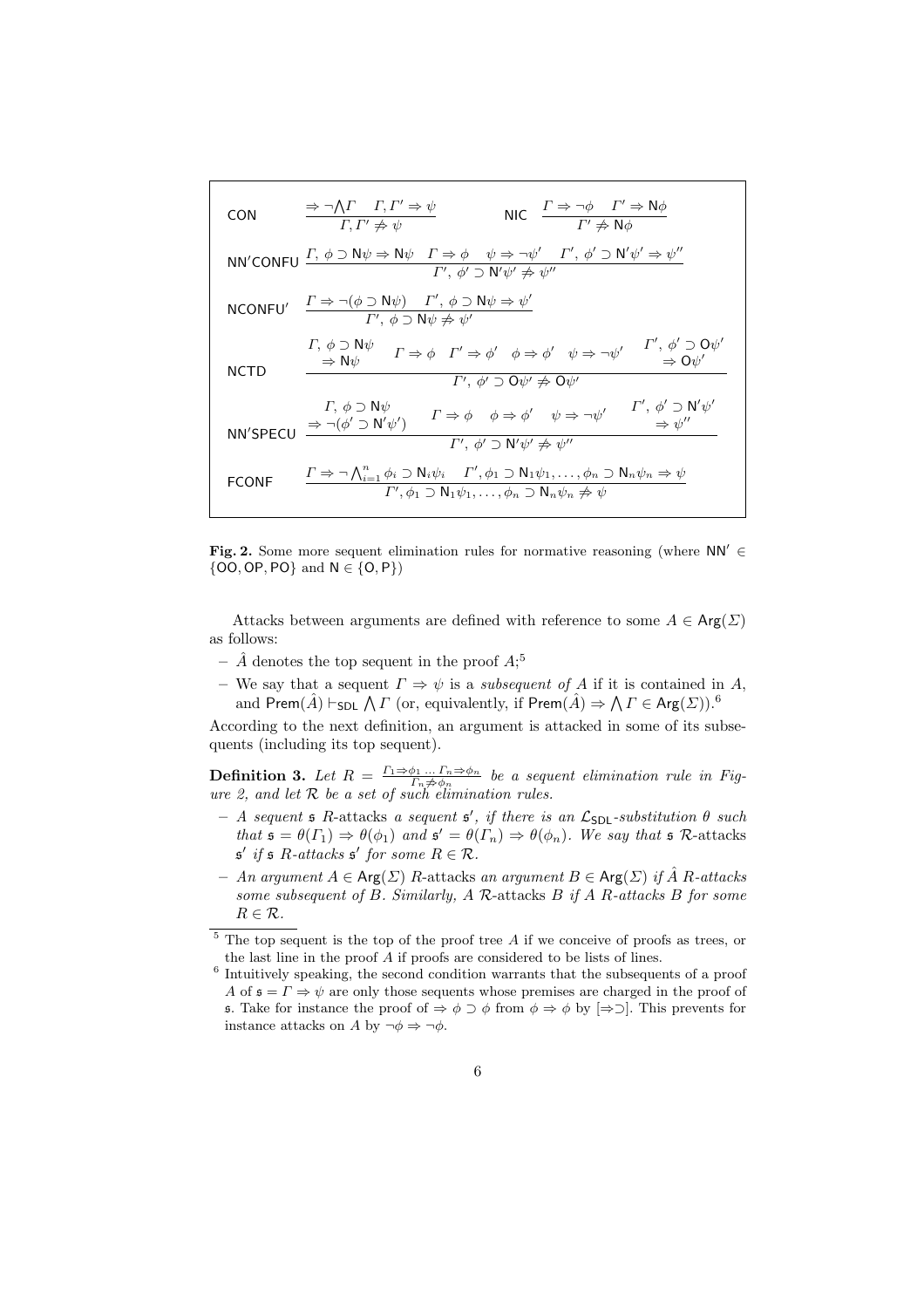**Definition 4.** A normative argumentation framework *induced by a set of elim*ination rules R is the logical argumentation framework  $\mathcal{AF}_{\mathcal{R}}(\Sigma) = \langle \mathsf{Arg}(\Sigma),$ Attack) in which  $(A, B) \in Attack$  iff A R-attacks B.

#### Normative Entailments Induced by Argumentation Frameworks

We are ready now to use (normative) argumentation frameworks for normative reasoning. As usual in the context of abstract argumentation, we do so by incorporating Dung's notion of extension [9], defined next.

**Definition 5.** Let  $AF = \langle Args, Attack \rangle$  be an argumentation framework, and let  $\mathcal{E} \subseteq \text{Arg}$ . We say that  $\mathcal{E}$  attacks an argument A if there is an argument  $B \in \mathcal{E}$ that attacks A (i.e.,  $(B, A) \in Attack$ ). The set of arguments that are attacked by  $\mathcal E$  is denoted  $\mathcal E^+$ . We say that  $\mathcal E$  defends A if  $\mathcal E$  attacks every argument B that attacks A. The set  $\mathcal E$  is called conflict-free if it does not attack any of its elements (*i.e.*,  $\mathcal{E}^+ \cap \mathcal{E} = \emptyset$ ),  $\mathcal{E}$  is called admissible if it is conflict-free and defends all of its elements, and  $\mathcal E$  is complete if it is admissible and contains all the arguments that it defends. The minimal complete subset of Args is called the grounded extension of AF, and a maximal complete subset of Args is called a preferred extension of  $A\mathcal{F}$ .

Let  $\mathcal{AF}_{\mathcal{R}}(\Sigma) = \langle \mathsf{Arg}(\Sigma), \mathit{Attack} \rangle$  be a normative argumentation framework.

- $Σ \vdash_{\sigma r} \psi$  if there is  $A \in \text{Arg}(\Sigma)$  in the grounded extension of  $\mathcal{AF}_{\mathcal{R}}(\Sigma)$  such that  $\hat{A} = \Gamma \Rightarrow \psi$ .<sup>7</sup>
- $-\sum |\sim_{\text{pr}}^{\cap} \psi \rangle \left[\sum |\sim_{\text{pr}}^{\cup} \psi \right]$  if in every [some] preferred extension of  $\mathcal{AF}_{\mathcal{R}}(\Sigma)$  there is  $A \in \mathsf{Arg}(\Sigma)$  with  $\hat{A} = \Gamma \Rightarrow \psi$ .<sup>8,9</sup>

We will use the notation |∼ whenever a statement applies to each of the defined consequence relations.

# 4 Some Examples

In this section we will demonstrate our argumentative model for normative reasoning by means of various examples.

Example 4. Let us recall Example 1, where  $\Sigma_1 = \{m, a, m \supset \mathsf{O}\neg f, (m \wedge a) \supset \mathsf{O}f\}.$ Some arguments in  $Arg(\Sigma_1)$  are listed in Figure 3 (right). We do not spell out the very simple proofs given by each argument but only list the top sequents and subsequent relationships. For instance, arguments  $A, B, C, D$  and E are one-liner proofs, argument  $F$  is obtained from  $B$  and  $C$  by weakening, etc. Figure 3 (left) shows an attack diagram where the only attack rule is OOSPECU.

<sup>&</sup>lt;sup>7</sup> Recall that by the definition of  $Arg(\Sigma)$ , this implies that  $\Gamma \subseteq \Sigma$ .

<sup>&</sup>lt;sup>8</sup> A more cautious approach is to define:  $\Sigma \vdash_{\mathsf{pr}}^{\square} \psi$  [ $\Sigma \vdash_{\mathsf{pr}}^{\square} \psi$ ] if there is an  $A \in \mathsf{Arg}(\Sigma)$ with  $\hat{A} = \Gamma \Rightarrow \psi$  that is in every [some] preferred extension of  $\mathcal{AF}_{\mathcal{R}}(\Sigma)$ .

 $9$  Similar entailment relations may of-course be defined for other semantics of abstract argumentation such as [semi-]stable semantics, ideal semantics, etc.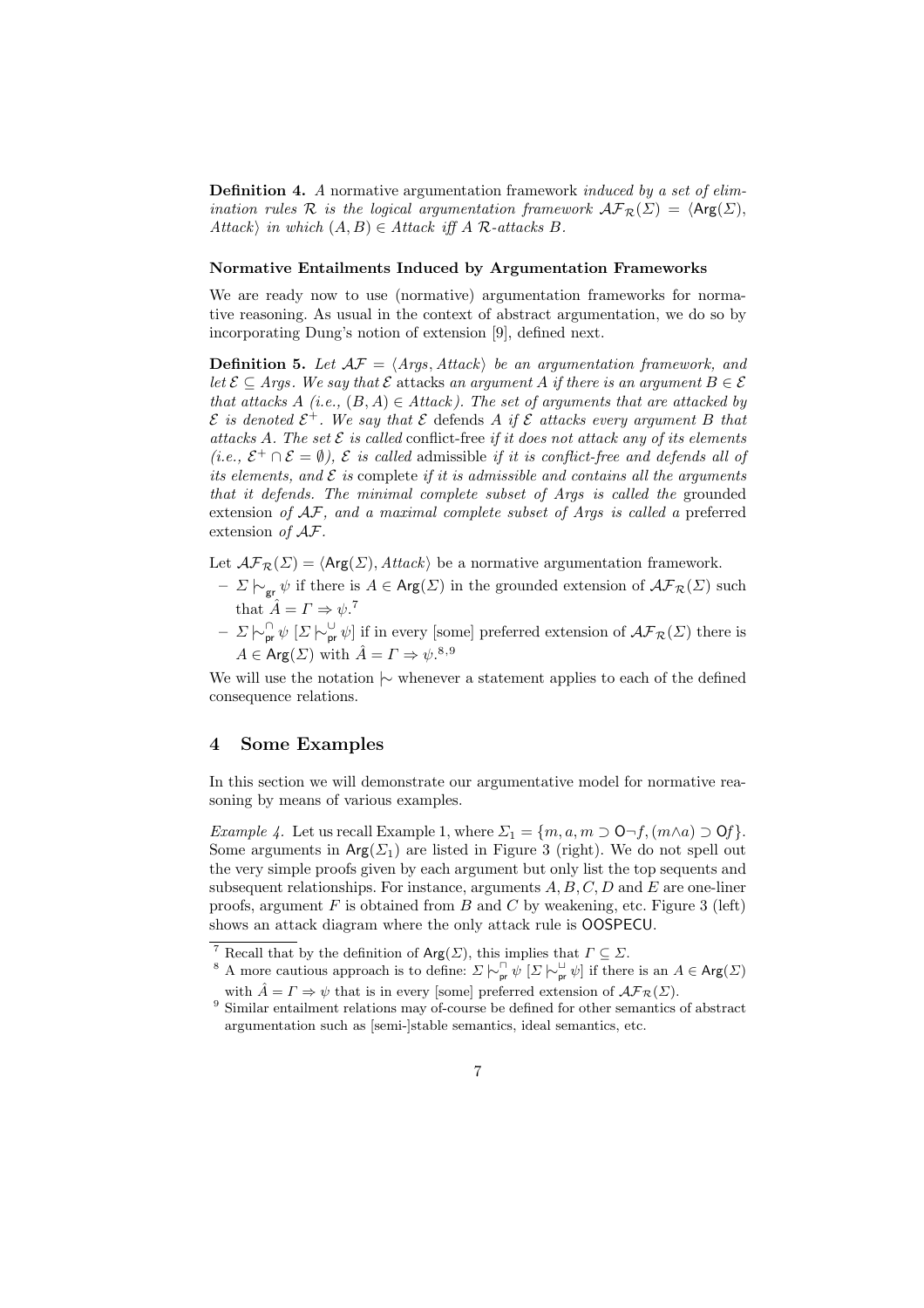

Fig. 3. (Part of) the normative argumentation framework of Example 4: dashed arrows are OOSPECU-attacks, solid black lines indicate subsequents (the top sequents of lower arguments are subsequents of higher ones) and the gray line merely helps the reader to see which sequents share premises.

We observe that H OOSPECU-attacks A and E, and since  $\hat{E}$  is a subsequent of I, the latter is also attacked by  $H$ . It follows that, as expected, we have the following deductions:

- $\Sigma_1 \not\sim \mathsf{O}\neg f$ . Indeed, one cannot derive  $\mathsf{O}\neg f$  since the application of MP to  $m$  ⊃O¬f (depicted by argument E) gets attacked by  $H$ <sup>10</sup>
- $\Sigma_1 \leftarrow$  Of. Indeed, G is not OOSPECU-attackable by an argument in Arg( $\Sigma$ ), thus it is part of every grounded and preferred extension of the underlying normative argumentation framework, and so its descendent follows from  $\Sigma_1$ .<sup>11</sup>

Example 5. Caminada [20] gives the following example for a deontic conflict that is not resolved by a resolution principle such as specificity: snoring is a misbehavior  $(s \supset m)$ , it is allowed to remove misbehaving people from the library  $(m \supset P_r)$ , it obliged not to remove a professor from the library  $(p \supset P_r)$  $\mathcal{O}\neg r$ ), people who misbehave are subject to a fine  $(m \supset \mathcal{O}f)$ . Now suppose we have a snoring professor resulting in the following set:  $\Sigma_{\text{pro}} = \{s, p, s \supset m, p \supset m\}$  $\neg Pr, m \supset Pr, m \supset Of$ . We can proof the two sequents  $\mathfrak{s}_1 = p, p \supset O \neg r \Rightarrow O \neg r$ and  $\mathfrak{s}_2 = s, s \supset m, m \supset Pr \Rightarrow Pr$  which NN'CONF-attack each other (where  $NN' \in \{OP, PO\}$ ).

Caminada uses this example to illustrate what is sometimes considered a shortcoming of deductive approaches to defeasible reasoning [20, 21]. Given two conflicting inference steps described schematically by  $\phi \rightarrow \neg \theta$  and  $\psi_1 \rightarrow \psi_2 \rightarrow \theta$ .

<sup>&</sup>lt;sup>10</sup> Note that  $m$  ⊃ O¬f cannot be derived either, due to the attack of H on A.

<sup>&</sup>lt;sup>11</sup> It is important to note that  $G$  is **OOSPECU**-attackable by **SDL**-derivable arguments, but none of them is in  $Arg(\Sigma_1)$ . For instance, since material implication allows for strengthening of antecedents  $(\phi \supset \psi \Rightarrow (\phi \wedge \phi') \supset \psi)$ , we have that  $m \supset \mathbf{0} \neg f \Rightarrow$  $(m\wedge a)\supset$  O¬f is SDL-derivable, and so G is attackable by an argument with, say, the SDL-derivable top sequent  $m, m \supset O \neg f, m, a, (m \wedge a) \supset O \neg f \Rightarrow \neg ((m \wedge a) \supset O \neg f)$ . Yet, since  $m \wedge a \supset \mathsf{O}\neg f \notin \Sigma_1$ , this argument is not in  $\mathsf{Arg}(\Sigma_1)$ . We note, further, that the sequent  $a, m, m \supset \mathsf{O}\neg f \Rightarrow \neg((m \land a) \supset \mathsf{O}f)$  is derivable, but it does not OOSPECU-attack  $\hat{G}$  and  $\hat{H}$  though it is attacked by  $\hat{H}$ .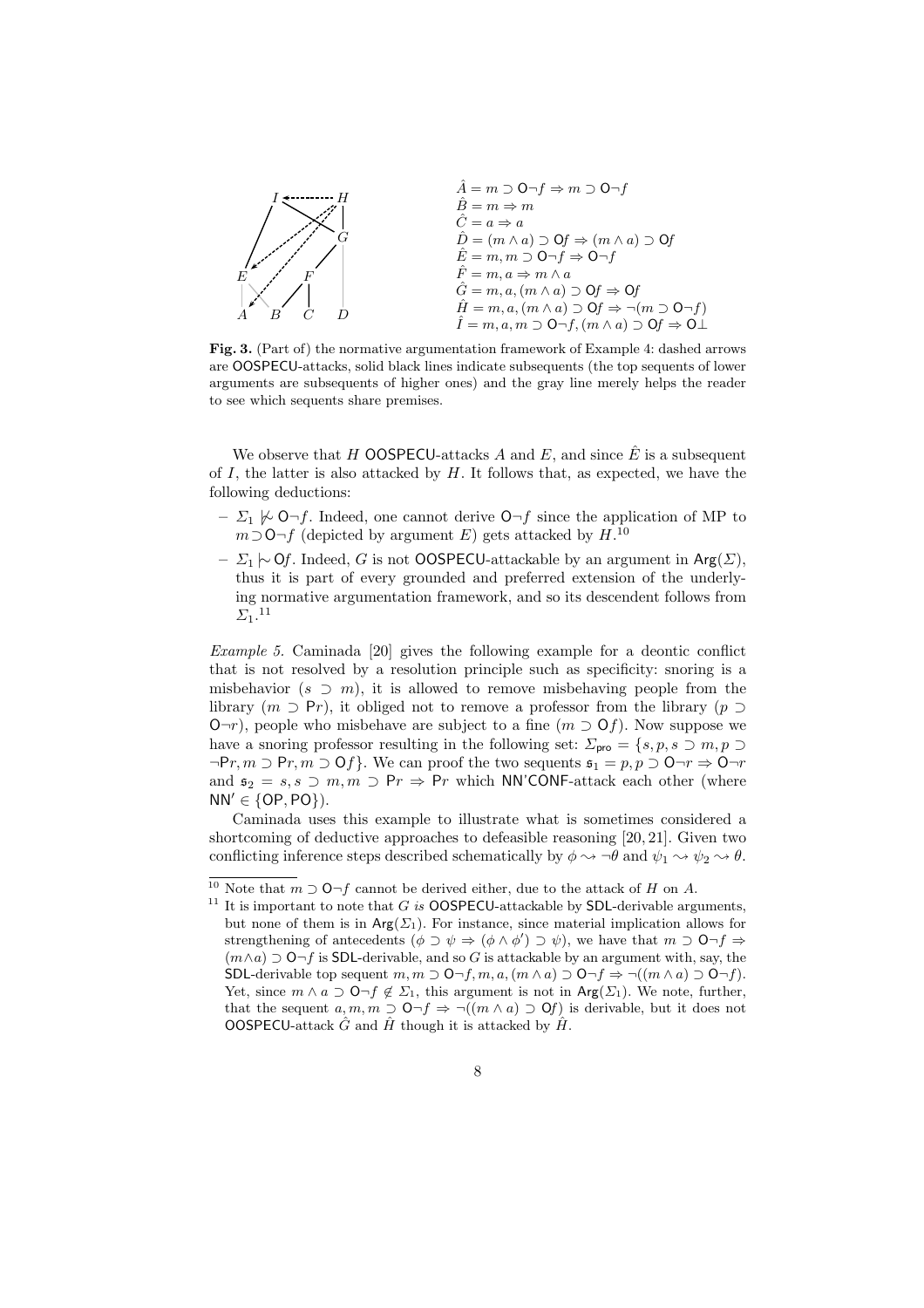When " $\rightsquigarrow$ " is contrapositive, we get  $\phi \rightsquigarrow \neg \theta \rightsquigarrow \neg \psi_2$ . This schematic representation applied to our example yields  $p \sim 0 \rightarrow r \sim \neg Pr \sim \neg m$ . Thus, the sequent  $\mathfrak{s}_4 = p, p \supset \mathsf{O}\neg r, m \supset \mathsf{P}r \Rightarrow \neg m$  is provable and conflicts with  $\mathfrak{s}_3 = s, s \supset m \Rightarrow m$ . Caminada argues that this violates the principle to keep conflicts as local as possible and so deontic conditionals are not to be contrapositive.

In our case, although contraposition holds in SDL, we can 'undercut'  $\mathfrak{s}_4$  by attack rules such as FCONF as follows: In order to construct an argument for  $\neg m$  we need the two conflicting conditional obligations  $p \supset \mathsf{O}\neg r$  and  $m \supset \mathsf{Pr}$ as premises. The fact that they are both triggered and conflicting in view of the given factual information s, p and s  $\supset$  m can be formally expressed by the derivable sequent  $\mathfrak{s}_7 = s, p, s \supset m \Rightarrow \neg((m \supset \mathsf{Pr}) \wedge (p \supset \mathsf{O}\neg r))$ . Now,  $\mathfrak{s}_7$  attacks all sequents that have  $p \supset \mathsf{O}\neg r$  and  $m \supset \mathsf{Pr}$  as premises, such as  $\mathfrak{s}_4$ .

In Figure 4 we depict an excerpt of an attack diagram for  $\Sigma_{\text{pro}}$  with the attack rules FCONF and NN'CONF. We get, e.g.,  $\Sigma_{\sf pro} \vdash_{\sf gr} \sf Of$  and  $\Sigma_{\sf pro} \not\vdash_{\sf gr} \sf Pr.$ If we use only FCONF, we also get  $\Sigma_{\text{pro}} \stackrel{\sim}{\sim}_{\text{gr}} P r$  and  $\Sigma_{\text{pro}} \stackrel{\sim}{\sim}_{\text{gr}} O \neg r$  but we are still not able to accept arguments with both conflicting conditional obligations as premise (e.g.,  $A_4$  and  $A_6$ ) since such arguments are **FCONF**-attacked by  $A_7$ .<sup>12</sup>

$$
A_3 \qquad \qquad \begin{array}{rcl}\n & \mathfrak{s}_1 & = p, p \supset \mathsf{O} \neg r \Rightarrow \mathsf{O} \neg r \\
 & \mathfrak{s}_2 & = s, s \supset m, m \supset \mathsf{Pr} \Rightarrow \mathsf{Pr} \\
 & \mathfrak{s}_3 & = s, s \supset m \Rightarrow m \\
 & \mathfrak{s}_4 & = p, p \supset \mathsf{O} \neg r, m \supset \mathsf{Pr} \Rightarrow \neg m \\
 & \mathfrak{s}_5 & = s, s \supset m, m \supset \mathsf{O} f \Rightarrow \mathsf{O} f \\
 & \mathfrak{s}_6 & = p, p \supset \mathsf{O} \neg r, m \supset \mathsf{Pr}, s, s \supset m \Rightarrow \mathsf{O} \perp \\
 & \mathfrak{s}_7 & = s, s \supset m, p \Rightarrow \neg((m \supset \mathsf{Pr}) \land (p \supset \mathsf{O} \neg r))\n\end{array}
$$

**Fig. 4.** An attack diagram for Example 5 where  $\hat{A}_i = \mathfrak{s}_i$ . FCONF attacks are dashed, NN'CONF-attacks are solid  $(N, N' \in \{O, P\})$ .

*Example 6.* In the next example we take a look at contrary-to-duty (in short, CTD) obligations. A paradigmatic example is Forrester's Gentle Murderer scenario [18]: generally, one ought not to kill ( $\top \supset \mathsf{O}\neg f$ ). However, upon killing, this should be done gently  $(k \supset O(k \wedge g))$ . Let  $\Sigma_2 = \{k, \top \supset O \neg k, k \supset O(k \wedge g)\}.$ 



Fig. 5. Two modelings of Forrester's Gentle Murderer

<sup>&</sup>lt;sup>12</sup> This is in line with Goble's [6, p. 27/28] analysis of an enriched version of Horty's Smith argument [7]: given  $\{O\neg f, O(f \lor s), O\neg s\}$  (f is fighting in the army, s is performing civil service) he advocates to let both  $\mathsf{O}s$  and  $\mathsf{O}\neg s$  be derivable without aggregating them to  $O(s \wedge \neg s)$ .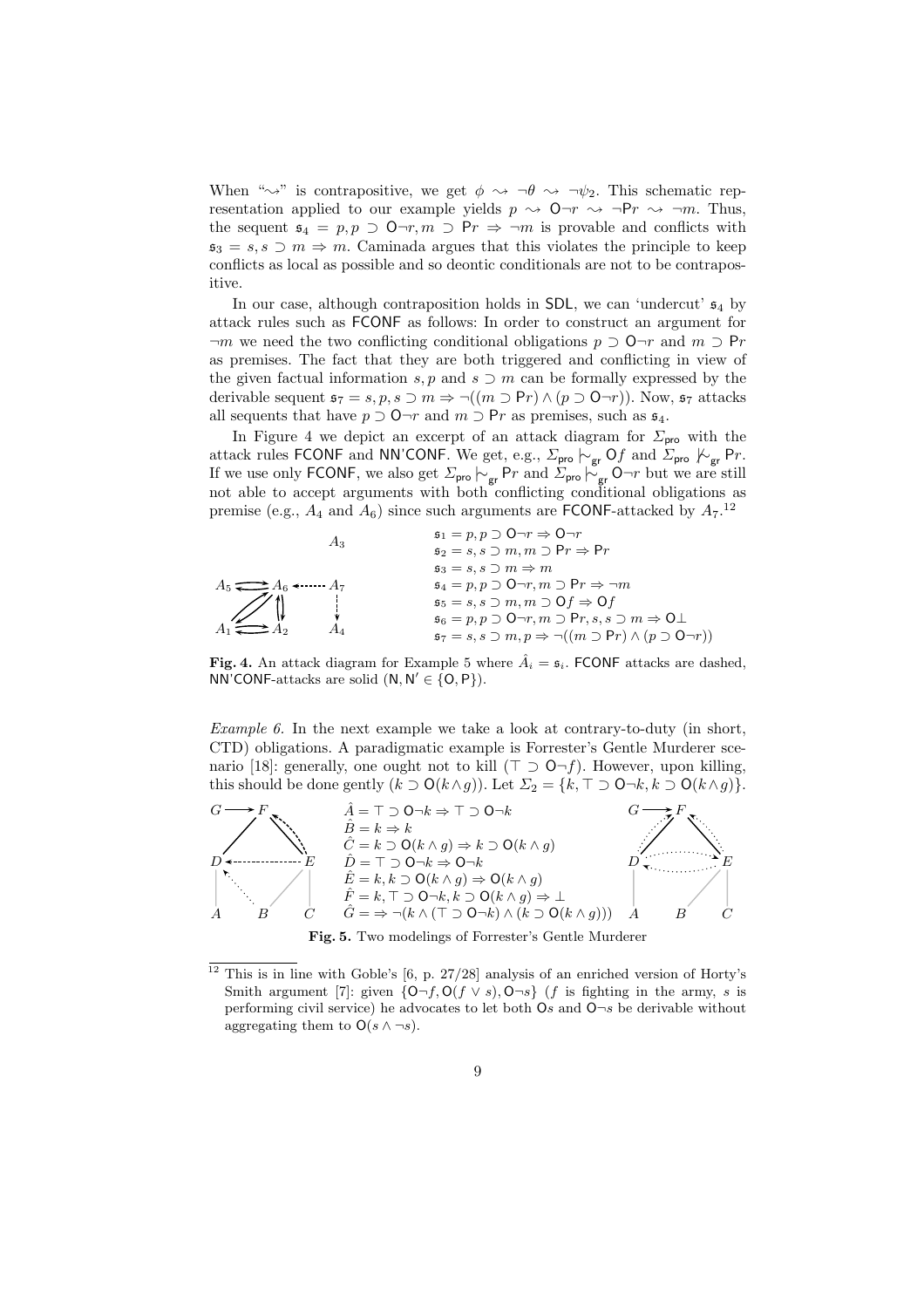Van der Torre and Tan [22] distinguish CTD-obligations from cases of specificity. In the former the general obligations are not canceled or overridden but have still normative force (despite the fact that they are violated), while in cases of specificity the more general conditional obligations are canceled and thus deprived of normative force. There are various ways in which in our framework this distinction can be taken into account. One way of doing so is as follows. Instead of using strong rules such as OOSPECU in Example 4 that 'destroy' overridden conditional obligations in the sense that they do not appear in the consequence set, we can make use of rules such as OCTD (Figure 2) that preserve 'overshadowed' conditional CTD obligations despite the fact that detachment is blocked, or incorporate OIC that blocks detachment from violated obligations. This is illustrated in Figure 5 (left) with the attack rules OCTD (dashed arrow), OIC (dotted arrow) and CON (solid arrow). Alternatively, we could model overshadowing by means of OOCONF instead of OCTD. This is illustrated in Figure 5 (right) with attack rules OOCONF (dotted arrows) and CON (solid arrow). Where  $\mathcal{Z} = \{A, B, C, G\}$ , we have two preferred extensions:  $\mathcal{Z} \cup \{D\}$  and  $\Xi \cup \{E\}$ . Hence,  $\Sigma_2 \vdash_{\mathsf{pr}}^{\cup} \mathsf{O} \neg k$  and  $\Sigma_2 \vdash_{\mathsf{pr}}^{\cup} \mathsf{O}(k \wedge g)$ . In the skeptical approach we get  $\Sigma_2 \vdash_{\textsf{pr}}^{\cap} \mathsf{O}(\neg k \vee (k \wedge g))$  and  $\Sigma_2 \vdash_{\textsf{pr}}^{\cap} \mathsf{O} \neg k \vee \mathsf{O}(k \wedge g)$ . Yet another option is to use a very liberal approach with CON only. This will block arguments with inconsistent premises such as F but otherwise allows e.g., to derive both  $O\neg k$ and  $O(g \wedge k)$  even via the grounded approach:  $\Sigma_2 \vdash_{\mathsf{gr}} \mathsf{O} \neg k$  and  $\Sigma_2 \vdash_{\mathsf{gr}} \mathsf{O}(k \wedge g)$ .

Example 7. Consider the next paradigmatic CTD-case (Chisholm paradox, [23]): – It ought to be that Jones visits his neighbors.

- It ought to be that if Jones goes, he tells them that he is coming.
- If Jones doesn't go, then he ought not to tell them that he is coming.
- Jones doesn't visit his neighbors.

In the modeling of this configuration, specific requirements have been posed. First, the logical model should not trivialize the set. Second, the formal representation of the four sentences should be rendered logically independent. It is obvious that by modeling conditional obligations via  $\phi \supset Q\psi$  we will fail to meet the second requirement since with material implication we have  $\neg \phi \supset (\phi \supset \psi)$ and hence we get  $\neg q \supset (q \supset \mathbf{O}t)$  (where q is going to the neighbors and t is telling them). Since  $\{\neg g, g \supset \mathsf{O}t, \neg g \supset \mathsf{O} \neg t, \mathsf{O} g\}$  is SDL-consistent, argumentation frameworks based on this set and based on the previously discussed attack rules are conflict-free. Hence, the first criterion is met.<sup>13</sup>

Example 8. Let us consider a variant of Example 4. Suppose that beside the obligation not to eat with your fingers we have the permission to do so in case asparagus is served, but it is considered impolite to eat asparagus with your fingers if there is guest who considers this rude. The enriched set of premises

<sup>&</sup>lt;sup>13</sup> An alternative modeling of 2 by  $O(g \supset t)$  is not appropriate here, since it would be ad hoc to model some conditional obligations by  $\phi \supset Q\psi$  and others by  $Q(\phi \supset \psi)$ whenever we run into problems with logical dependency. Moreover, given Og and  $O(g \supset t)$  we would be able to derive Ot although g is not derivable, i.e., although the conditional obligation is not triggered.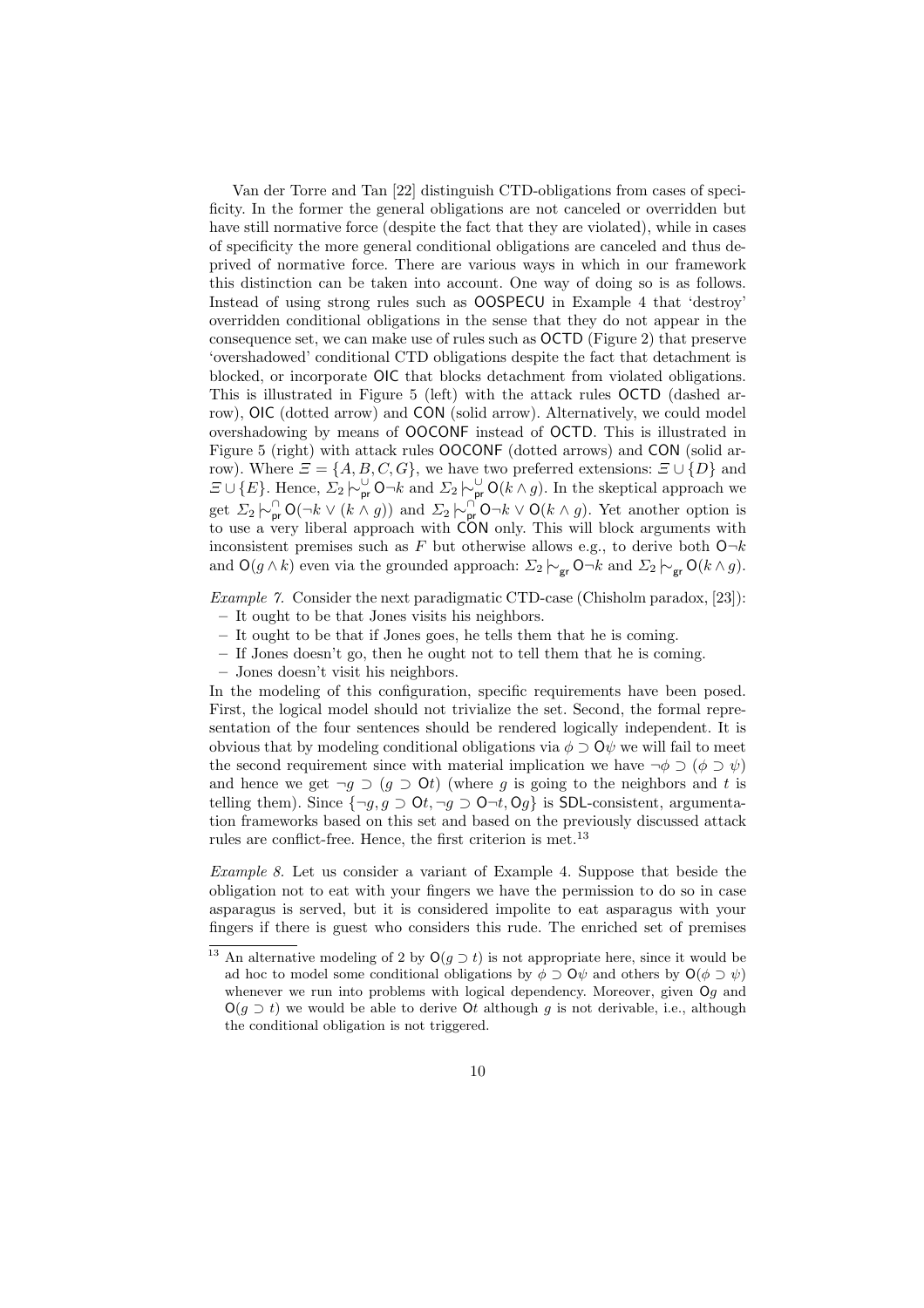may look as follows:  $\Sigma_3 = \{a, m, c, m \supset \mathsf{O}\neg f, (m \wedge a) \supset \mathsf{P}f, (m \wedge a \wedge c) \supset \mathsf{O}\neg f\}.$ The situation is depicted in Figure 6, where the attack rules OPSPECU (dotted arrows) and POSPECU (dashed arrows).

$$
\begin{array}{c}\n\begin{array}{c}\n\hat{D} = (m \land a) \supset Pf \Rightarrow (m \land a) \supset Pf \\
\hat{G} = m, a, (m \land a) \supset Pf \Rightarrow Pf \\
\hat{G} = m, a, (m \land a) \supset Pf \Rightarrow \neg(m \supset O \neg f) \\
\hat{F} = m, a, (m \land a) \supset Pf \Rightarrow \neg(m \supset O \neg f) \\
\hat{I} = m, a, m \supset O \neg f, (m \land a) \supset Pf \Rightarrow O \bot \\
\hat{I} = c \Rightarrow c \\
\hat{K} = (m \land a \land c) \supset O \neg f \Rightarrow (m \land a \land c) \supset O \neg f \\
\hat{L} = m, a, c \Rightarrow m \land a \land c \\
\downarrow \times \begin{array}{c}\n\hat{K} = (m \land a \land c) \supset O \neg f \Rightarrow \neg((m \land a) \supset Pf)\n\end{array}\n\end{array}
$$

Fig. 6. A normative argumentation framework for Example 8 (arguments  $A, B, C, E, F$ are as in Figure 3)

Thus,  $\Sigma_3 \sim \mathsf{O} \neg f$  (as expected), since N is defended, while G is not. Note that arguments  $A$  and  $E$  are also defended, since their only attacker  $H$  is attacked by the defended  $M$ . In argumentation theory  $A$  and  $E$  are said to be reinstated.

Example 9. Next we take a look at a simple conflict that is neither a specificity nor a CTD-case. Let  $\Sigma_4 = \{a, b, a \supset O(c \wedge d), b \supset O(\neg c \wedge d)\}.$  Figure 7 shows the situation for the attack rule OOCONFU (dotted arrows).





We have the following preferred extensions:  $\{A, B, E, G\}$  and  $\{C, D, F, H\}$ . Note that we have the 'floating conclusion'<sup>14</sup>  $\Sigma_4 \stackrel{\frown}{\triangleright}_{\text{pr}}^{\text{f}}$  Od since one of G and H is in every preferred extension.

Example 10. The next example illustrates a conflict between three obligations. Let  $\Sigma_5 = \{c, c \supset O(a \vee b), c \supset O(\neg a \vee b), c \supset O(\neg a) \}$ . It is interesting to note that modeling this scenario with OOCONFU is problematic. In this case no conflicts are triggered since the triple-conflict is not reducible to a binary conflict that fits the attack rule OOCONFU. This may be avoided by using OCONFU' instead of OOCONFU, as we get for instance  $\sum_{5}^{\infty} \big| \bigcirc_{\mathsf{pr}}^{\cap} O_a \vee O(\neg a \wedge b) \vee O(\neg a \wedge \neg b).$  This example shows that elimination rules should be carefully chosen.<sup>15</sup>

<sup>&</sup>lt;sup>14</sup> In nonmonotonic reasoning *floating conclusions* are conclusions that are obtained from each of a set of otherwise conflicting arguments.

 $^{15}$  In Section 5 we will prove that OCONFU' is rather well-behaved and can be used to give an argumentative account of a specific Input/Output logic.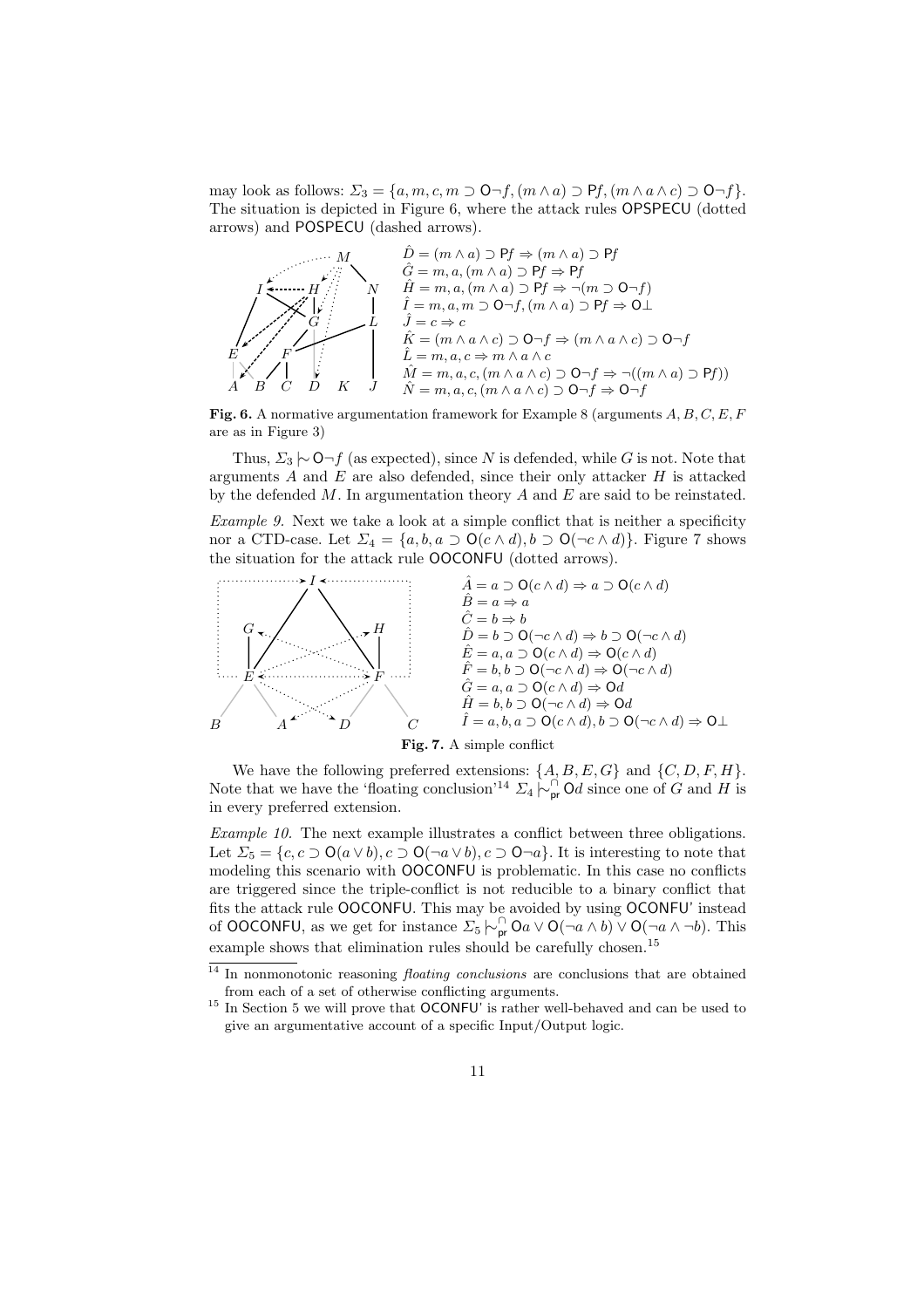## 5 Basic Properties and Relation to Input/Output Logic

We start with two basic observations which can easily be verified by the reader:

- 1. For any set of attack rules previously defined: whenever  $\Sigma$  is SDL-consistent (i.e.,  $\Sigma \not\vdash_{SDL} \bot$ ) then  $\Sigma \vdash_{SDL} \psi$  iff  $\Sigma \sim \psi$ . It is easy to verify that in this case all arguments in  $Arg(\Sigma)$  are selected since no argumentative attacks occur.
- 2. Where CON is part of the attack rules, (i)  $\Sigma \sim \phi$  implies that  $\phi$  is SDLconsistent (i.e.,  $\phi \not\vdash_{SDL} \bot$ ) and, consequently, (ii)  $\sim$  is strongly paraconsistent (i.e., for all  $\Sigma$ ,  $\Sigma \not\vdash \bot$ ).

The framework of Input/Output logics [24] represents one of the standard approaches in conditional deontic logic. Many logics devised in this framework come with a simple and intuitive syntactic as well as a semantic characterization. The framework has been extended in order to deal with conflicts among conditionals such as in Contrary-to-Duty obligations [25]. There are in-depth studies concerning the modeling of permissions [19]. Moreover, there are links to other frameworks such as default logic (see [25]), logic programming [26] and adaptive logics [27]. In view of this it is interesting to notice that I/O logics can also be related to our framework, as will be established below (see Theorem 1 and Corollary 1).

In the following we focus on premise sets  $\Sigma$  that consist of non-modal formulas (representing 'facts' or 'input') and formulas of the type  $\phi \supset Q\psi$  (representing conditional obligations). For this, let  $\Sigma_F$  be a set of non-modal propositional formulas,  $\Sigma_O$  a set of pairs of non-modal formulas  $(\psi, \phi)$  ('I/O-pairs') and  $\Sigma_{\mathcal{O}}^* = \{ \psi \supset \mathsf{O} \phi \mid (\psi, \phi) \in \Sigma_{\mathcal{O}} \}.$  Let also CPL be classical propositional logic, and denote by Cn<sub>CPL</sub>( $\Gamma$ ) the transitive closure of  $\Gamma$  with respect to ⊢<sub>CPL</sub>. The following definitions describe the 'out' and the 'out<sub>2</sub>'-function in  $[24]$ :

**Definition 6.** out $(\Sigma_F, \Sigma_O) = \{ \psi \mid (\phi, \psi) \in \Sigma_O, \ \Sigma_F \vdash_{\text{CPL}} \phi \}.$ 

**Definition 7.**  $\phi \in \text{out}_2(\Sigma_F, \Sigma_O)$  iff  $\phi \in \text{Cncpl}(\text{out}(\Xi, \Sigma_O))$  for all CPL-maximal consistent extensions  $\Xi$  of  $\Sigma_F$ . In the degenerated case in which  $\Sigma_F$  is CPLinconsistent, we define  $out_2(\Sigma_F, \Sigma_O)$  to be  $\text{Cncpl}(\{\psi \mid (\psi', \psi) \in \Sigma_O\}).$ 

The following is a corollary of Observation 4 in  $[24]$ :<sup>16</sup>

**Lemma 1.**  $\Sigma_F \cup \Sigma_O^*$   $\vdash_{\mathsf{SDL}} \mathsf{O}\phi$  *iff*  $\phi \in \mathsf{out}_2(\Sigma_F, \Sigma_O)$ .

In order to deal with situations in which  $\textsf{out}(\Sigma_F, \Sigma_O)$  is inconsistent, Makinson and Van Der Torre [25] 'contextualize' their output-functions to maximal sets of conditionals that are consistent with  $\Sigma_F$ , so-called maxfamilies:<sup>17</sup>

Definition 8. We consider the following sets.

 $16$  In [24] the authors show the correspondence for all normal modal logics L, for which  $\vdash_{\mathsf{K}} \subseteq \vdash_{\mathsf{L}} \subseteq \vdash_{\mathsf{K45}}.$ 

<sup>&</sup>lt;sup>17</sup> The approach in [25] is more general since it takes into account sets of additional constraints beside our requirement of consistency.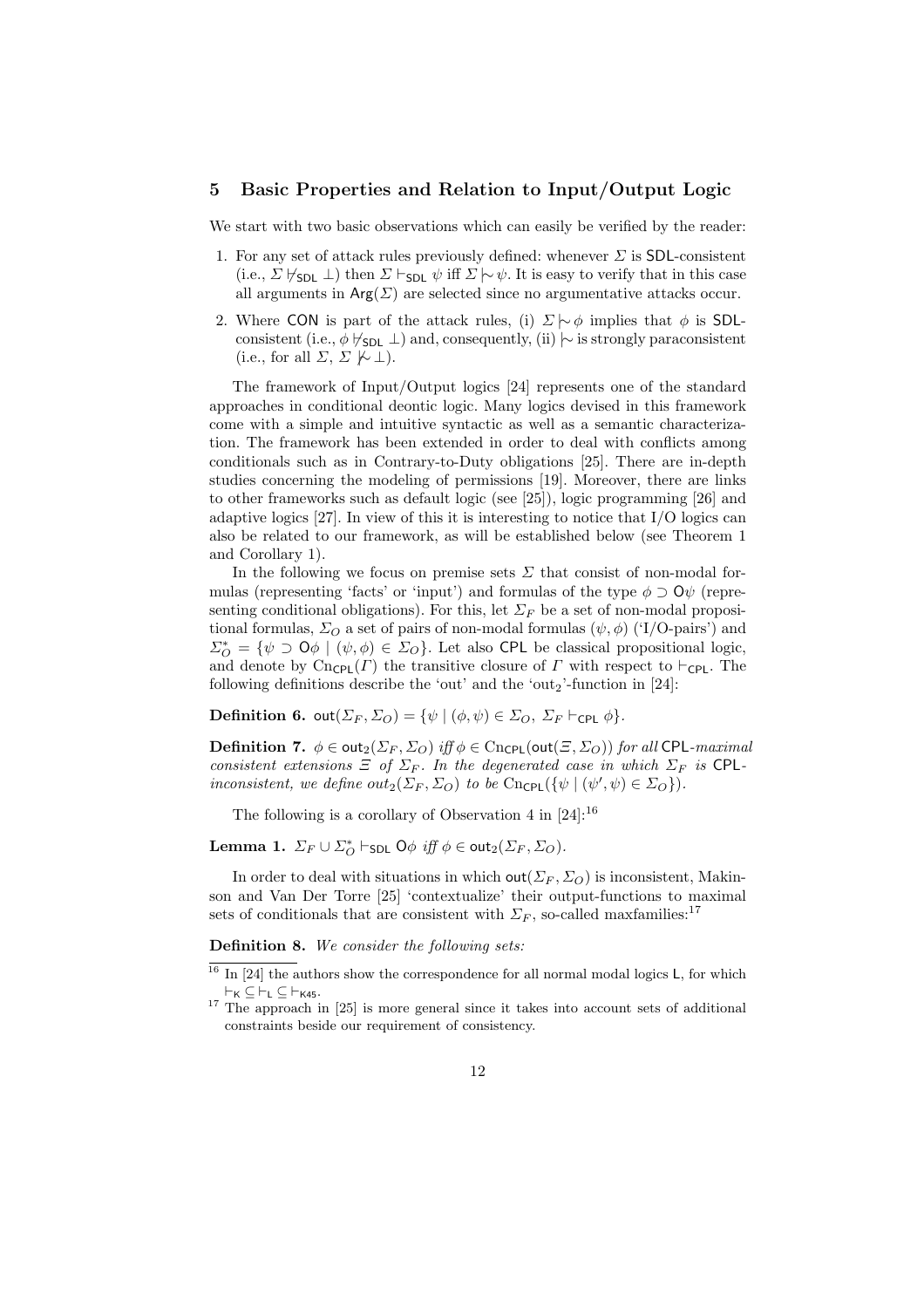- $-I_O \in$  maxfamily( $\Sigma_F$ ,  $\Sigma_O$ ) iff out<sub>2</sub>( $\Sigma_F$ ,  $I_O$ ) is CPL-consistent and for all  $(\psi, \phi) \in \Sigma_O \setminus \Gamma_O$ , out<sub>2</sub>( $\Sigma_F$ ,  $\Gamma_O \cup \{(\psi, \phi)\}\$  is not CPL-consistent.
- $-\psi \in \textsf{out}_{2}^{\cup}(\Sigma_{F}, \Sigma_{O}) \textit{ iff } \psi \in \bigcup_{\Gamma_{O} \in \textsf{maxfamily}(\Sigma_{F}, \Sigma_{O})} \textsf{out}_{2}(\Sigma_{F}, \Gamma_{O}).$
- $\psi \in \textsf{out}_2^{\cap}(\varSigma_F, \varSigma_O) \textit{ iff } \psi \in \bigcap_{\varGamma_O \in \textsf{maxfamily}(\varSigma_F, \varSigma_O)} \textsf{out}_2(\varSigma_F, \varGamma_O).$

We now show that in our argumentative approach the Input/Output logics in Definition 8 can be characterized by means of the attack rule OCONFU'.

**Theorem 1.** If  $\Sigma_F$  is CPL-consistent, then the set of all the preferred extensions of  $\mathcal{AF}_{\text{OCONFU}'}(\Sigma_F \cup \Sigma_O^*)$  is  $\{ \text{Arg}(\Sigma_F \cup \Gamma_O^*) \mid \Gamma_O \in \text{maxfamily}(\Sigma_F, \Sigma_O) \}.$ 

*Proof (Sketch)*. Let  $\Gamma_O \in \text{maxfamily}(\Sigma_F, \Sigma_O)$ . By Lemma 1,  $\Sigma_F \cup \Gamma_O^*$  is SDLconsistent and hence  $\text{Arg}(\Sigma_F \cup \Gamma_O^*)$  is conflict-free. Thus, each argument A attacking any argument in  $\textsf{Arg}(\Sigma_F \cup \Gamma_O^*)$  is such that  $A \notin \textsf{Arg}(\Sigma_F \cup \Gamma_O^*)$ . Let  $A \in \text{Arg}(\Sigma_F \cup \Sigma_O^*) \setminus \text{Arg}(\Sigma_F \cup \Gamma_O^*)$ . This means that there is a  $\psi \supset \mathsf{O}\phi \in \mathsf{O}\phi$ Prem( $\hat{A}$ )∩( $\Sigma_{O}^{*} \setminus \Gamma_{O}^{*}$ ). Since out<sub>2</sub>( $\Sigma_{F}$ ,  $\Gamma_{O} \cup \{(\psi, \phi)\}\$ ) is CPL-inconsistent we have by Lemma 1 that  $\Sigma_F \cup \Gamma_O^* \cup \{\psi \supset \mathsf{O}\phi\}$  is SDL-inconsistent. Thus, there is a finite  $\Theta \subseteq \Sigma_F \cup \Gamma^*_O$  such that  $\Theta, \psi \supset \Theta \neq \bot$  is  $\mathcal{C}_{\mathsf{SDL}}$ -provable. By  $[\Rightarrow \supset]$ , we derive  $\mathfrak{s} = \Theta \Rightarrow \neg(\psi \supset \mathsf{O}\phi)$ . Let C be the corresponding proof with  $\hat{C} = \mathfrak{s}$ . Then  $C \in \text{Arg}(\Sigma_F \cup \Gamma_O^*)$  and C OCONFU'-attacks A. We have shown that  $\text{Arg}(\Sigma_F \cup \Gamma_O^*)$ is defended and that it is maximally so.

Now assume there is an admissible extension  $\mathcal E$  of  $\mathcal{AF}_{\mathsf{OCONFU'}}(\Sigma_F \cup \Sigma_O^*)$  such that there is no  $\Gamma_O \in \text{maxfamily}(\Sigma_F, \Sigma_O)$  for which  $\Xi \subseteq \text{Arg}(\Sigma_F \cup \Gamma_O^*)$ . Hence, there is no  $\varGamma_O \in \mathsf{maxfamily}(\varSigma_F, \varSigma_O)$  for which  $\varGamma_{\varXi} = \bigcup_{A \in \varXi} \{(\psi, \phi) \mid \psi \supset \mathsf{O} \phi \in \varGamma_{\varXi} \}$ Prem $(\hat{A})\}\subseteq \Gamma$ <sub>O</sub>. This means out<sub>2</sub>( $\Sigma_F, \Gamma_{\Xi}$ ) is CPL-inconsistent. By Lemma 1,  $\Sigma_F \cup \Gamma^*_{\Xi}$  is SDL-inconsistent. Hence, there are finite  $\Theta_F \subseteq \Sigma_F$  and  $\Theta^*_{\mathcal{O}} \subseteq \Gamma^*_{\Xi}$ such that  $\Theta_F, \Theta_O^* \Rightarrow \bot$  is  $\mathcal{C}_{\mathsf{SDL}}$ -derivable. Since  $\Sigma_F$  is CPL-consistent,  $\Theta_O^* \neq \emptyset$ . With Weakening and  $[\Rightarrow \supset]$  we have an argument C, with  $\hat{C} = \Theta_F, \Theta^*_{\mathcal{O}} \setminus \{\psi \supset \Theta\}$  $\{\Theta \phi\} \Rightarrow \neg(\psi \supset \Theta \phi)$  where  $\psi \supset \Theta \phi \in \Theta_o^*$ . By the definition of  $\Gamma_{\Xi}$ , there is an  $A \in \mathcal{Z}$  for which  $\psi \supset \mathsf{O}\phi \in \mathsf{Prem}(\hat{A})$ . By the subformula property of SDL (see [17]) we can suppose that:

(†) for all  $\gamma \supset \mathsf{O}\gamma'$  that occur in subsequents of  $C, (\gamma, \gamma') \in \Theta_O$ .

Then C OCONFU'-attacks A. Also, by  $(\dagger)$ , the only way to attack C leads to an attack on  $\Xi$  as well. Thus,  $\Xi$  cannot be defended from C. □

**Corollary 1.** Where the only attack rule is **OCONFU'**, for every  $\lambda \in \{\cup, \cap\}$  it holds that  $\psi \in \text{out}_2^{\lambda}(\Sigma_F, \Sigma_O)$  iff  $\Sigma_F \cup \Sigma_O^* \left\vert \sim_{\text{pr}}^{\lambda} \text{O}\psi\right\vert$ .

Example 11. Suppose that  $\Sigma_O = \{(p_1, q_1 \wedge q_2), (p_2, \neg q_1 \wedge q_2)\}\$  and  $\Sigma_F = \{p_1, p_2\}.$ We have maxfamily( $\Sigma_F$ ,  $\Sigma_O$ ) = {{(p<sub>1</sub>, q<sub>1</sub>  $\wedge$  q<sub>2</sub>)}, {(p<sub>2</sub>,  $\neg$ q<sub>1</sub>  $\wedge$  q<sub>2</sub>)}}. Since q<sub>2</sub>  $\in$  $\mathsf{out}_2(\Sigma_F, \{(p_1, q_1 \wedge q_2)\}) \cap \mathsf{out}_2(\Sigma_F, \{(p_2, \neg q_1 \wedge q_2)\}), \text{ also } q_2 \in \mathsf{out}_2^{\cap}(\Sigma_F, \Sigma_O).$ 

In the normative argumentation framework  $\mathcal{AF}_{\text{OCONFU}'}(\Sigma_F, \Sigma_O^*)$  we have two preferred extensions: one with e.g. arguments with top sequents  $p_1, p_1 \supset$  $O(q_1 \wedge q_2) \Rightarrow \neg(p_2 \supset O(\neg q_1 \wedge q_2)), p_1, p_1 \supset O(q_1 \wedge q_2) \Rightarrow O(q_1 \wedge q_2),$  and  $p_1, p_1 \supset O(q_1 \wedge q_2) \Rightarrow Oq_2$ , and another one with e.g. arguments with top sequents  $p_2, p_2 \supset O(\neg q_1 \land q_2) \Rightarrow \neg (p_1 \supset O(q_1 \land q_2)), p_2, p_2 \supset O(\neg q_1 \land q_2) \Rightarrow O(\neg q_1 \land q_2),$ and  $p_2, p_2 \supset O(\neg q_1 \land q_2) \Rightarrow Oq_2$ . Thus,  $\Sigma_F \cup \Sigma_O^* \sim_p^O Q_2$ .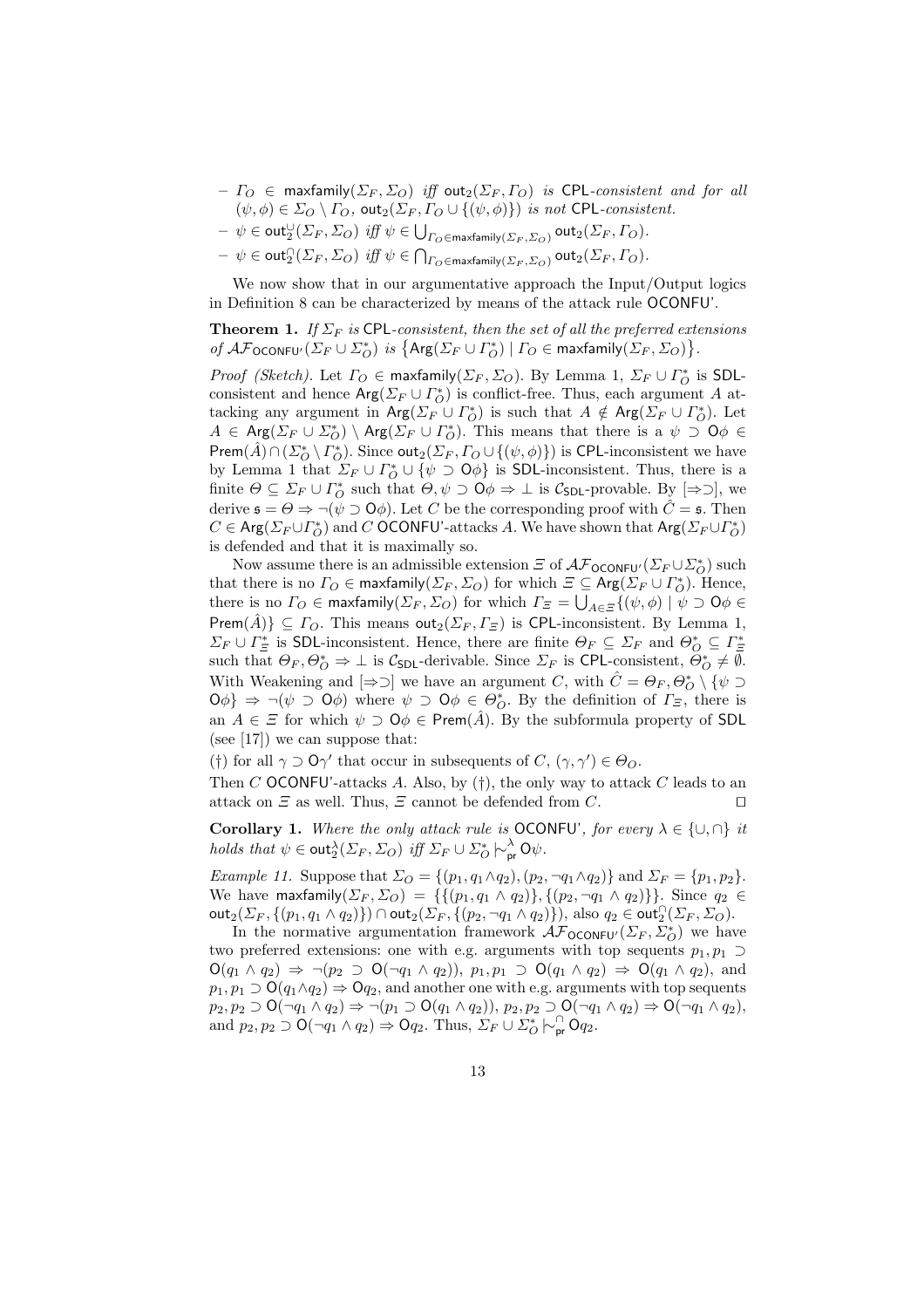Further investigations of entailment relations resulting from the application of attack rules other than OCONFU' will be considered in a future work.

# 6 Discussion and Outlook

The idea to use argumentation and abstract argumentation in particular to model normative reasoning is not new. Two examples are [28, 29]. The approach in [28] is based on bipolar abstract argumentation frameworks: beside an attack arrow a support arrow is used to express conditional obligations. Also in [29] Dung's framework is enhanced by a support relation this time signifying evidential support. Prolog-like predicates are used to encode argument schemes of normative reasoning and an algorithm is provided to translate them into an argumentation framework. One of the main differences in our approach based on logical argumentation is that we use a base logic (SDL) that generates all the given arguments (on the basis of a premise set). As a consequence an additional support relation is not needed since argumentative support is intrinsically modeled by considering arguments as proofs in SDL. A by-product of this is that our approach is more tightly linked to deontic logic.

Deontic logicians mainly agree that modeling conditional obligations on the basis of SDL and material implication is futile due to problems with CTDobligations and specificity [2]. Therefore more research interest has been directed towards bi-conditionals. Specificity cases for instance call for weakened principles of strengthening the antecedent which are still strong enough to support many intuitively valid inferences. E.g., the principle of Rational Monotonicity has been challenged in [30] and replaced by a weakened version which itself has been criticized in [31]. In contrast, our base logic uses the standard implication of CPL to model conditional obligations and allows for full strengthening of the antecedent. Unwanted applications of the latter are avoided by means of argumentative attacks that are triggered e.g. in cases of specificity. As a consequence, our consequence relations are non-monotonic. There are other non-monotonic accounts of normative reasoning such as [7] based on default logic, Input/Output logic [25], or adaptive logics [3, 5, 6, 32]. Due to space restrictions we postpone a more elaborate comparison with these frameworks to future work.

In future work we also plan to investigate ways to combine and prioritize among attack rules, to distinguish preferences/priorities among obligations and permissions, and to relate our work to different accounts of permission [19, 33], as demonstrated next.

Example 12. Let us add the facts  $r_1, r_2$  and the conditional obligations  $r_1 \supset \mathsf{O} \neg s$ and  $(r_1 \wedge r_2) \supset \mathbf{0}_s$  to  $\Sigma_F$  and  $\Sigma_O$  (respectively) in Example 11. This results in the premise set  $\Sigma = \{p_1, p_2, r_1, r_2, p_1 \supset O(q_1 \wedge q_2), p_2 \supset O(\neg q_1 \wedge q_2), r_1 \supset$ O¬s,  $(r_1 \wedge r_2)$  ⊃ Os}. Let us also add the attack rule OOSPECU to the previously used OCONFU'. One would expect that we get the consequence  $\mathsf{O}s$ since arguments for the conflicting  $\mathsf{O}\neg s$  such as proofs with the top sequent  $r_1, r_1 \supset \mathsf{O}\neg s \Rightarrow \mathsf{O}\neg s$  are OOSPECU-attacked by arguments with the top sequent  $r_1, r_2, (r_1 \wedge r_2) \supset \mathbf{0}$   $\Rightarrow \neg(r_1 \supset \mathbf{0} \neg s)$ . However, the latter arguments are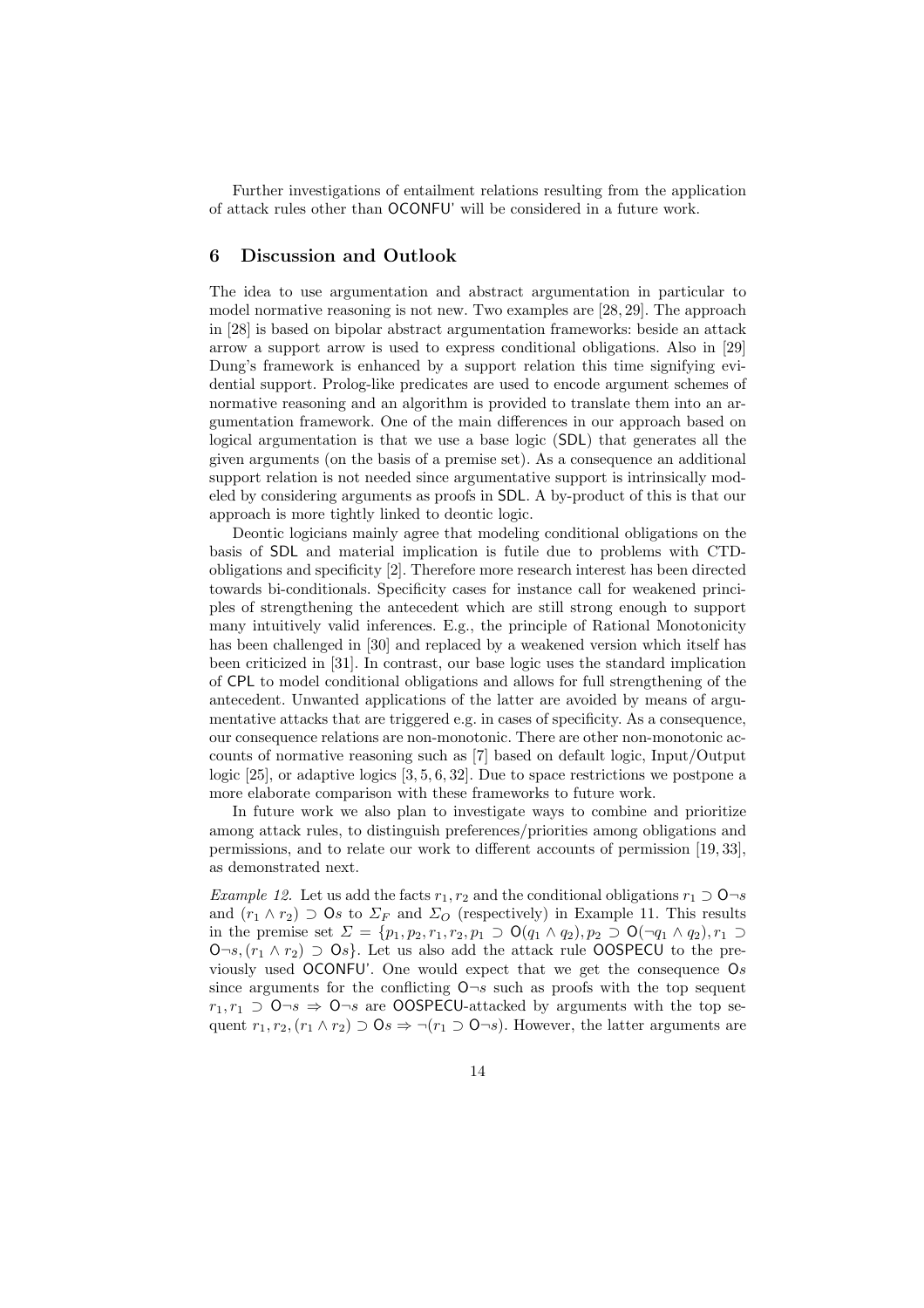OCONFU'-attacked by arguments with head  $r_1, r_2, r_1$  ⊃ O¬s  $\Rightarrow \neg((r_1 \land r_2) \supset$ Os). More generally, adding OOSPECU to OCONFU' doesn't alter the semantic selections. Hence, in order to model configurations in which arbitrary deontic conflicts occur together with specificity cases, we may need to prioritize OOSPECU-attacks over OCONFU'. The details of this are left for future research.

There are various other resolution principles for conflicts besides specificity and the latter does not apply in all cases or may be in conflict with other principles. For instance, "lex posterior derogat legi priori" may apply expressing that more recent laws override older ones. In order to model this we need to express temporal information and hence enhance our language.

Finally, we plan to investigate whether other nonmonotonic approaches and non truth-functional logics can be expressed in our framework.<sup>18</sup> Also, we shall examine base logics that are obtained from SDL by removing some of the inference rules in  $C_{SDL}$ , and so such logics may not have deterministic matrices. There is also forthcoming work on dynamic proofs for sequent-based argumentation [14], which may be useful to automatize normative reasoning as modeled in this paper.

## References

- 1. Arieli, O.: A sequent-based representation of logical argumentation. In: Proc. CLIMA'13. LNCS 8143, Springer (2013) 69–85
- 2. Aqvist, L.: Deontic logic. In Gabbay, D.M., Guenthner, F., eds.: Handbook of Philosophical Logic, Vol.8 (2nd edition). Kluwer (2002) 147–264
- 3. Beirlaen, M., Straßer, C., Meheus, J.: An inconsistency-adaptive deontic logic for normative conflicts. Journal of Philosophical Logic  $2(42)$   $(2013)$   $285-315$
- 4. Carmo, J., Jones, A.J.I.: Deontic logic and contrary-to-duties. In Gabbay, D.M., Guenthner, F., eds.: Handbook of Philosophical Logic, Vol.8 (2nd edition). Kluwer (2002) 265–343
- 5. Straßer, C.: A deontic logic framework allowing for factual detachment. Journal of Applied Logic 9(1) (2010) 61–80
- 6. Goble, L.: Deontic logic (adapted) for normative conflicts. Logic Journal of the IGPL (2013)
- 7. Horty, J.F.: Reasoning with moral conflicts. Noûs  $37(4)$  (2003) 557–605
- 8. Straßer, C., Beirlaen, M.: An Andersonian deontic logic with contextualized sanctions. In: Deontic Logic in Computer Science. Springer (2012) 151–169
- 9. Dung, P.M.: On the acceptability of arguments and its fundamental role in nonmonotonic reasoning, logic programming and n-person games. Artifical Intelligence 77 (1995) 321–358
- 10. Dung, P.M., Kowalski, R.A., Toni, F.: Assumption-based argumentation. Argumentation in Artificial Intelligence (2009) 199–218
- 11. Prakken, H.: An abstract framework for argumentation with structured arguments. Argument and Computation 1(2) (2011) 93–124
- 12. Batens, D.: A universal logic approach to adaptive logics. Logica Universalis 1 (2007) 221–242
- $18$  For instance, we will check whether out<sub>4</sub> from [25] may be expressible by using  $\Gamma_{\mathcal{O}}^{\star} = \Gamma_{\mathcal{O}}^* \cup \{ \mathsf{O}\phi \supset \mathsf{O}\psi \mid \phi \supset \psi \in \Gamma_{\mathcal{O}} \}$  instead of  $\Gamma_{\mathcal{O}}^*$  as in Corollary 1.